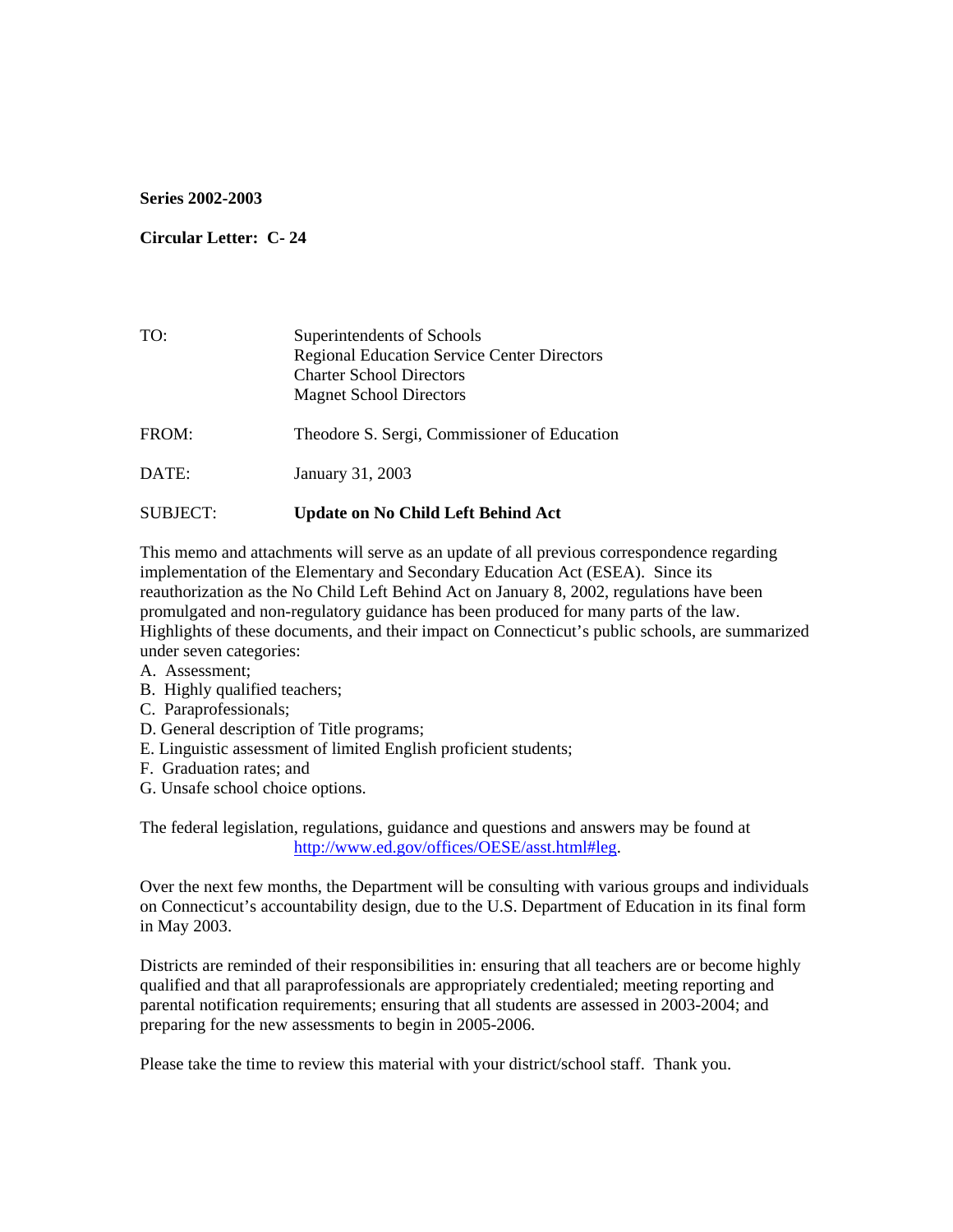# **A. ASSESSMENT**

The new federal legislation, *No Child Left Behind Act of 2001* (NCLB), contains a number of requirements which directly affect the administration and reporting of Connecticut's state assessments.

**1. Annual Testing**: NCLB requires annual testing of all students in reading and mathematics in Grades 3 through 8 beginning in 2005-2006. In the next 12 years, every state, school district and school has the goal of 100 percent of their students reaching proficiency in reading and mathematics. In addition, there is an additional goal of annually increasing the number of students scoring at the Proficient\* level.

**2. Adequate Yearly Progress (AYP):** The state is required to annually determine if a district and school is making adequate yearly progress toward reaching the goal, within 12 years, of having 100 percent of its student population scoring at or above the Proficient level in mathematics and reading on the standard state assessments, the Connecticut Mastery Test (CMT) and the Connecticut Academic Performance Test (CAPT) and meets the standard for an additional academic indicator in Grades 3-8 – such as attendance – or meets a standard for high school graduation rates. There is also a requirement of at least 95 percent student participation in the state assessment program.

|           | $\bullet$ 2001-2002 | CMT and CAPT results are used to establish the baseline against<br>which AYP will be calculated.                                                                  |
|-----------|---------------------|-------------------------------------------------------------------------------------------------------------------------------------------------------------------|
| $\bullet$ | 2002-2003           | CMT and CAPT results, plus test participation rates plus the                                                                                                      |
|           | $\bullet$ 2003-2004 | additional academic indicator in Grades 3-8 and high school<br>graduation rates will be used to identify those schools not making<br>adequate progress each year. |
| $\bullet$ | Spring 2004         | Identification of districts and schools not making AYP for two<br>consecutive years on CMT.                                                                       |
| $\bullet$ | Summer 2004         | Identification of districts and schools not making AYP for two<br>consecutive years on CAPT.                                                                      |

Although all schools will be subject to the AYP analysis and identification, only those identified schools and districts receiving Title I funds will be subject to a specific set of consequences.

**3. Achievement**: the achievement results and participation rates will be calculated for the following groups in each school and district:

- All students in the school or district
- Students eligible for free or reduced price lunch
- Students in special education
- Students with limited English proficiency (LEP)
- Students in each major racial or ethnic group

<span id="page-1-0"></span><sup>1</sup> <sup>Å</sup> On June 12, 2002, the State Board of Education adopted four CMT and CAPT standards which create five levels of performance: Below Basic (Level 1 on CMT3); Basic (Level 2 on CMT3); Proficient (Level 3 on CMT3), Goal (Level 4 on CMT 3); and Advanced (New).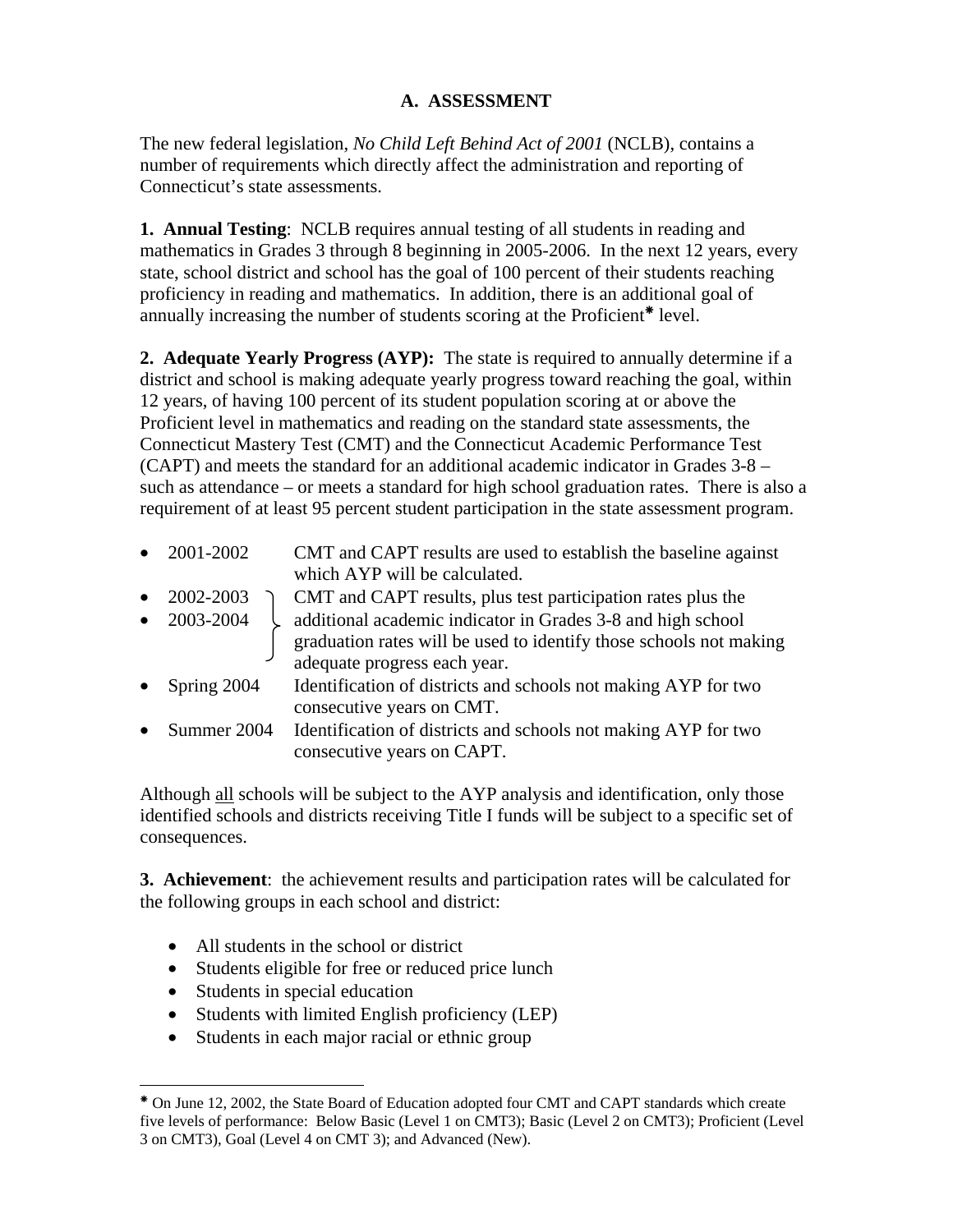Based on the 2001-2002 CMT data, the federal baseline is established by the performance of the school where the  $20<sup>th</sup>$  percentile student is enrolled (63 percent proficient in mathematics and 55 percent proficient in reading). Therefore, each district, school and student subgroup that does not have 63 percent of their students Proficient in mathematics and 55 percent of their students Proficient in reading on the CMT would fall below the established baseline. For CAPT, the target level of performance for both mathematics and reading is 53 percent of students at or above the Proficient level. Over time, schools will be required to have an increasing percentage of students in each of the above-mentioned groups (when the groups are of reasonable size) scoring at the Proficient level or higher on the state assessments to meet AYP. By federal law, these percentages must be calculated differently from the traditional way in which CMT and CAPT results have been calculated. **Therefore, the results published in state and district reports will be different than the results published to meet the NCLB accountability requirements.** The differences in the calculation and reporting procedures are summarized in Attachment A.

**4. Participation**: The participation rate requirement is that no less than 95 percent of all students (except those LEP students exempt by state law from the assessment) in each of the above-mentioned groups take part in the CMT and CAPT or the alternate state assessments: the CMT/CAPT Skills Checklist and Out-of-Level (OOL) tests. That means that 95 percent of all students in a school must participate in the testing program. This particularly has implications for assuring the attendance of students during the testing window and providing make-up tests for those students absent from the district's scheduled tests. If a school or district fails to meet the 95 percent student participation standard, it will be identified as not making AYP**.** 

This new participation requirement does not replace Connecticut's established target goals and expectations for the participation of special education students on the standard grade level version of the CMT and CAPT. These target goals and expectations remain as follows:

- At least 80 percent of all special education students will participate in each subtest of the standard grade level version of the CMT/CAPT.
- No more than 15 percent of the special education students will participate in OOL testing.
- No more than 5 percent of the special education students will participate in the CMT/CAPT Skills Checklist.

If a special education student is determined to be unable to take the standard grade level test and takes an OOL test, that student will be counted as performing at the Below Basic level on the standard grade level test for calculating AYP. An exception to this will be made for those students who take the Skills Checklist, those with severe cognitive disabilities. The state will establish a separate set of standards used to determine proficiency on the Skills Checklist.

**5. Reporting:** The CMT and CAPT data from the 2001-02 school year will be used as the baseline data for setting the starting point for achievement expectations. In the fall of 2002, you received school and district NCLB Federal Reports (as an appendix to your district and school Strategic School Profile) which showed, for NCLB accountability purposes, the performance and participation rate of your school district's students in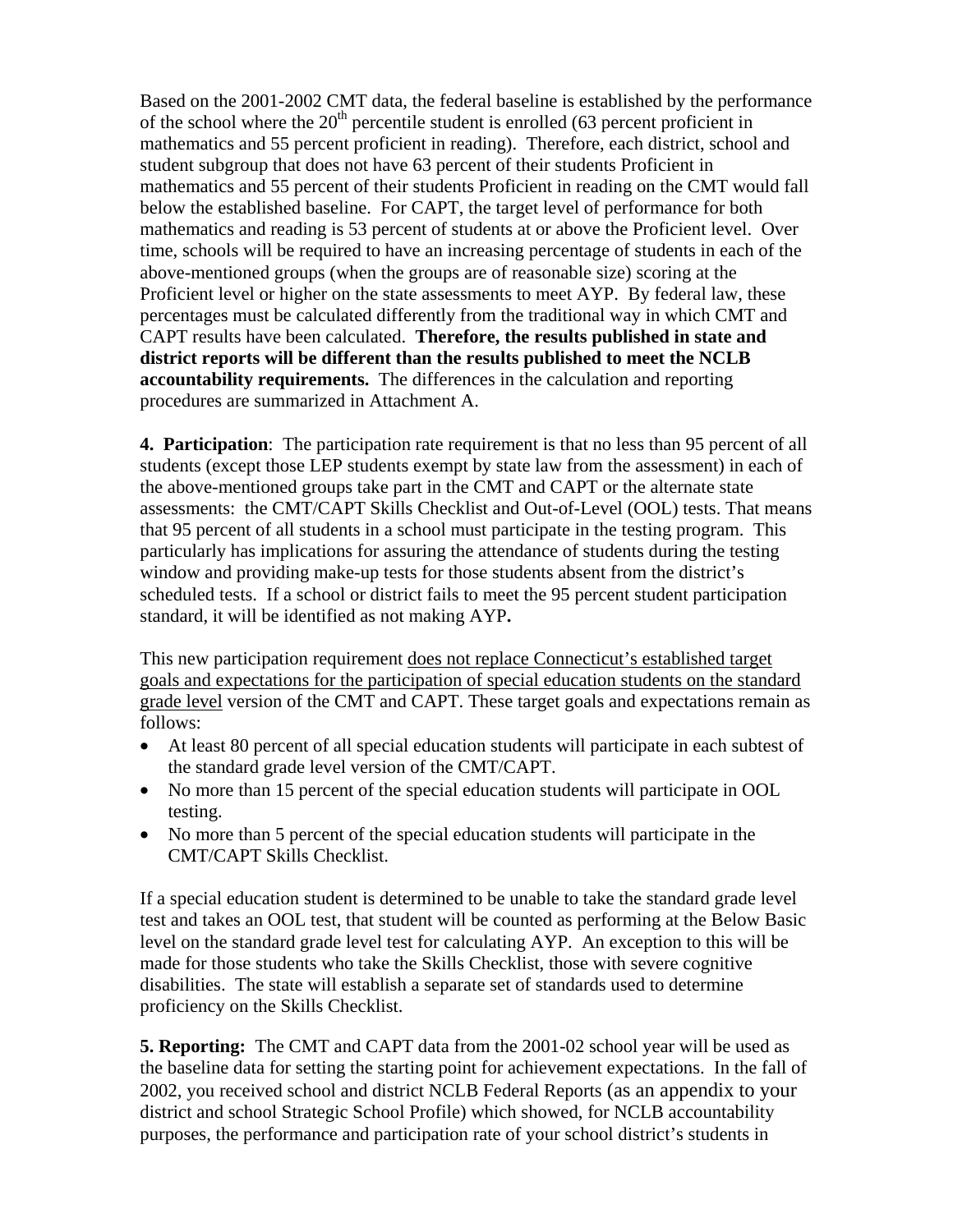mathematics and reading on the 2001 CMT and the 2002 CAPT. Please see Attachment B for an example of this report. There are several differences from the standard CMT and CAPT reports. Of note are the terms used to describe the performance of students according to the achievement levels. On the School and District NCLB Federal Reports, the percentages of students scoring at Basic and above, at Proficient and above, and at Advanced are reported. On all other state reports for CMT and CAPT, the percentages of students scoring in each of the five levels will be reported: Below Basic, Basic, Proficient, State Goal, and Advanced. Because of the many other differences described in Attachment A, the percentages of students across these two types of reports will not be the same.

**6. Future Implications of NCLB on CMT and CAPT Administration**: A new generation of CMT (CMT-4) and CAPT (CAPT-3) will be administered to students beginning in school year 2005-06. This new generation of the CMT coincides with the implementation of NCLB that expands the test to include students in grades 3 through 8, and moves the administration of the CMT and CAPT to the first two weeks in April, pending state legislation. It is anticipated that the CAPT administration will move to April beginning in 2003-04 and CMT will move in 2005-06. There would be no CMT in the fall of 2005; but April 2006 would be the first spring administration of the CMT.

For the CMT, pending state legislation, students in grades 3 through 8 will be tested in the areas of mathematics, reading, and writing starting in 2005-06, which begins a new generation of CMT (CMT-4) which will be very similar to the present generation in format, time and content. Science will be added in grade 5 and grade 8 beginning in school year 2007-08. The new generation of CAPT (CAPT-3) will also begin in the 2005-2006 school year and will be very similar to the present assessment.

In order to prepare test forms for the CMT-4 piloting of grade 3-8 students will begin in the **spring of 2003**. As in the past, we will need all students to be involved in the piloting, but only on one or two sessions, not the full CMT. The pilot is scheduled to be administered from March 31, 2003, to April 11, 2003. Below is a chart with a tentative schedule of CMT Generation 3 and 4 census and pilot testing for school years 2002-03 through 2007-08.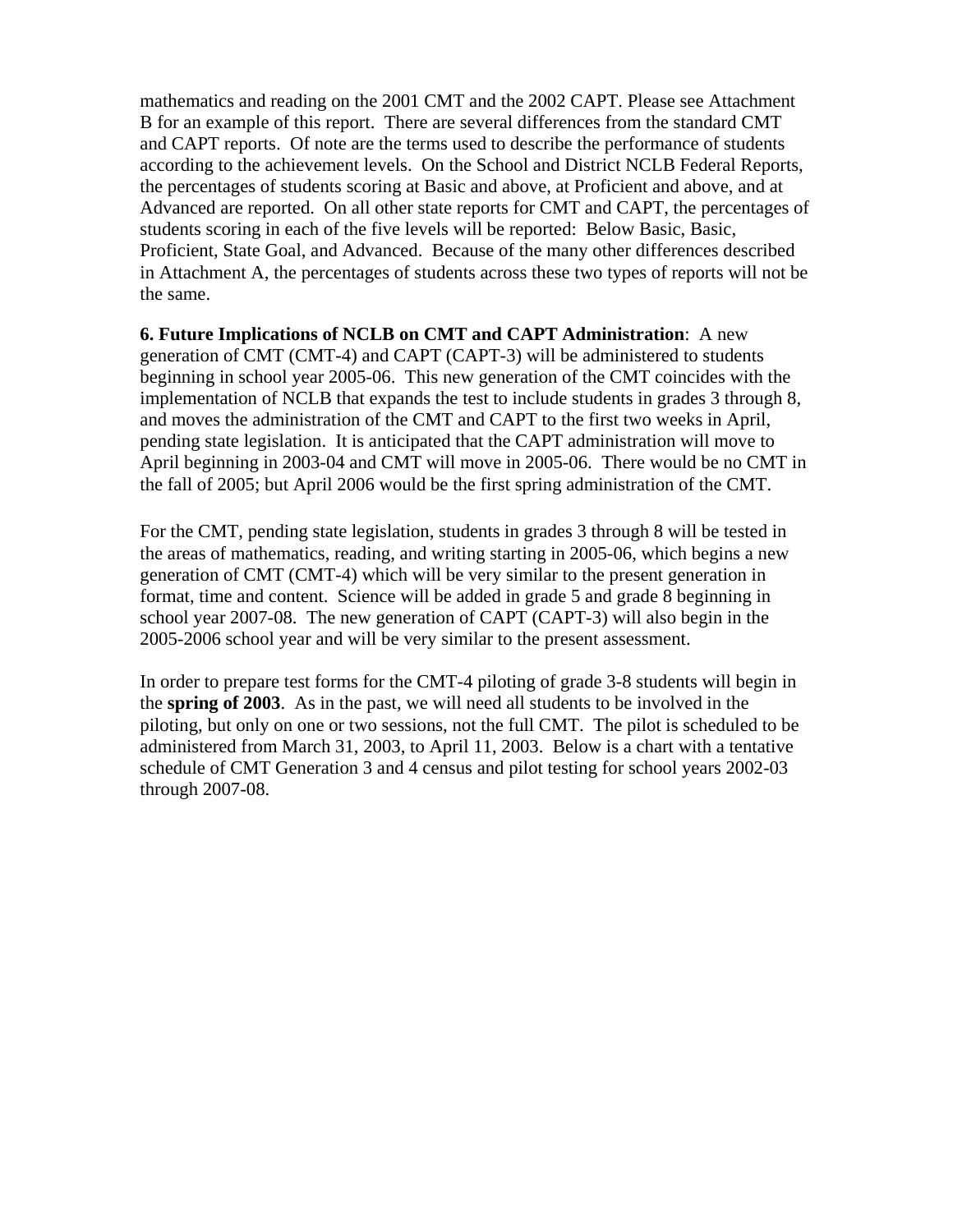| 0<br><b>School</b> | <b>Fall (September/October)</b> |                       | Spring (April) 2003 |              |
|--------------------|---------------------------------|-----------------------|---------------------|--------------|
| Year               |                                 |                       |                     |              |
|                    | <b>Census</b>                   | <b>Pilot</b>          | <b>Census</b>       | <b>Pilot</b> |
| 2002-03            | CMT3,                           | CMT3, Grades 4, 6,    | None                | CMT4, Grades |
|                    | Grades 4, 6, and                | and 8 (only some)     |                     | $3 - 8$      |
|                    | 8                               | districts will pilot) |                     |              |
| 2003-04            | CMT3,                           | CMT3, Grades 4, 6,    | None                | CMT4, Grades |
|                    | Grades 4, 6, and                | and 8 (only some      |                     | $3 - 8$      |
|                    | 8                               | districts will pilot) |                     |              |
| 2004-05            | CMT3,                           | None                  | None                | CMT4, Grades |
|                    | Grades 4, 6, and                |                       |                     | $3 - 8$      |
|                    | 8                               |                       |                     |              |
| 2005-06            | None                            | None                  | CMT4, Grades        | CMT4, Grades |
|                    |                                 |                       | $3 - 8$             | $3 - 8$      |
| 2006-07            | None                            | None                  | CMT4, Grades        | CMT4, Grades |
|                    |                                 |                       | $3-8$               | $3 - 8$      |
| 2007-08            | None                            | None                  | CMT4, Grades        | CMT4, Grades |
|                    |                                 |                       | $3 - 8$             | $3 - 8$      |

**(Pending State Legislation)** 

Attachment B provides a copy of a draft calendar **(pending state legislation)** for the administration of the CAPT for the years 2003-04 through 2007-08 and for the CMT years 2004-05 through 2007-08. The testing window will be approximately two weeks in length with the Science Performance Task occurring the month before regular testing. A list of religious and state holidays that occur during the testing window has been included to assist you with scheduling dates within your district. Fixed sessions must be given on the dates indicated, but all other testing may be scheduled at any time during the twoweek testing window.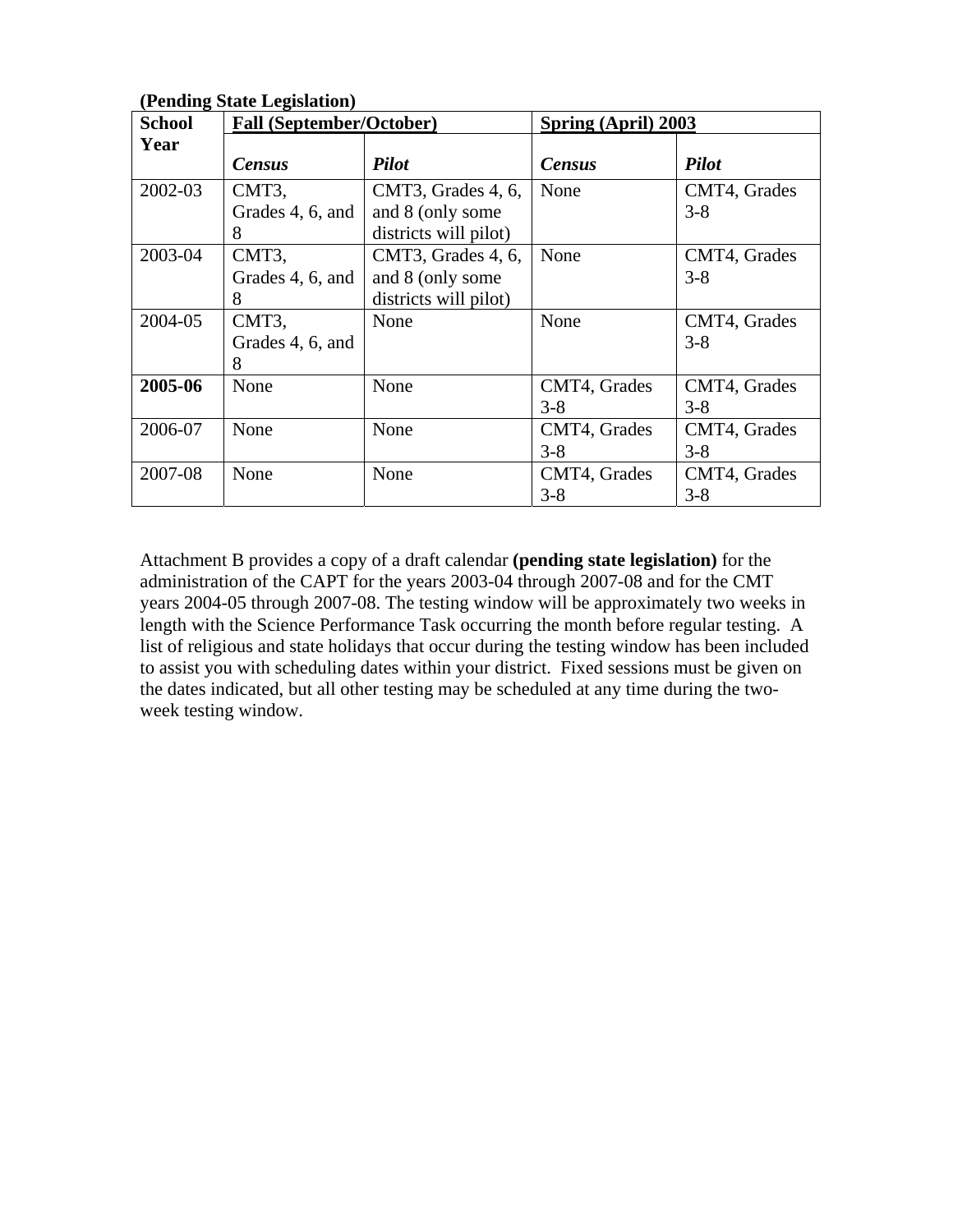#### **ATTACHMENT A CMT AND NCLB COMPARISON OF METHODS OF REPORTING RESULTS**

# **ATTACHMENT 2**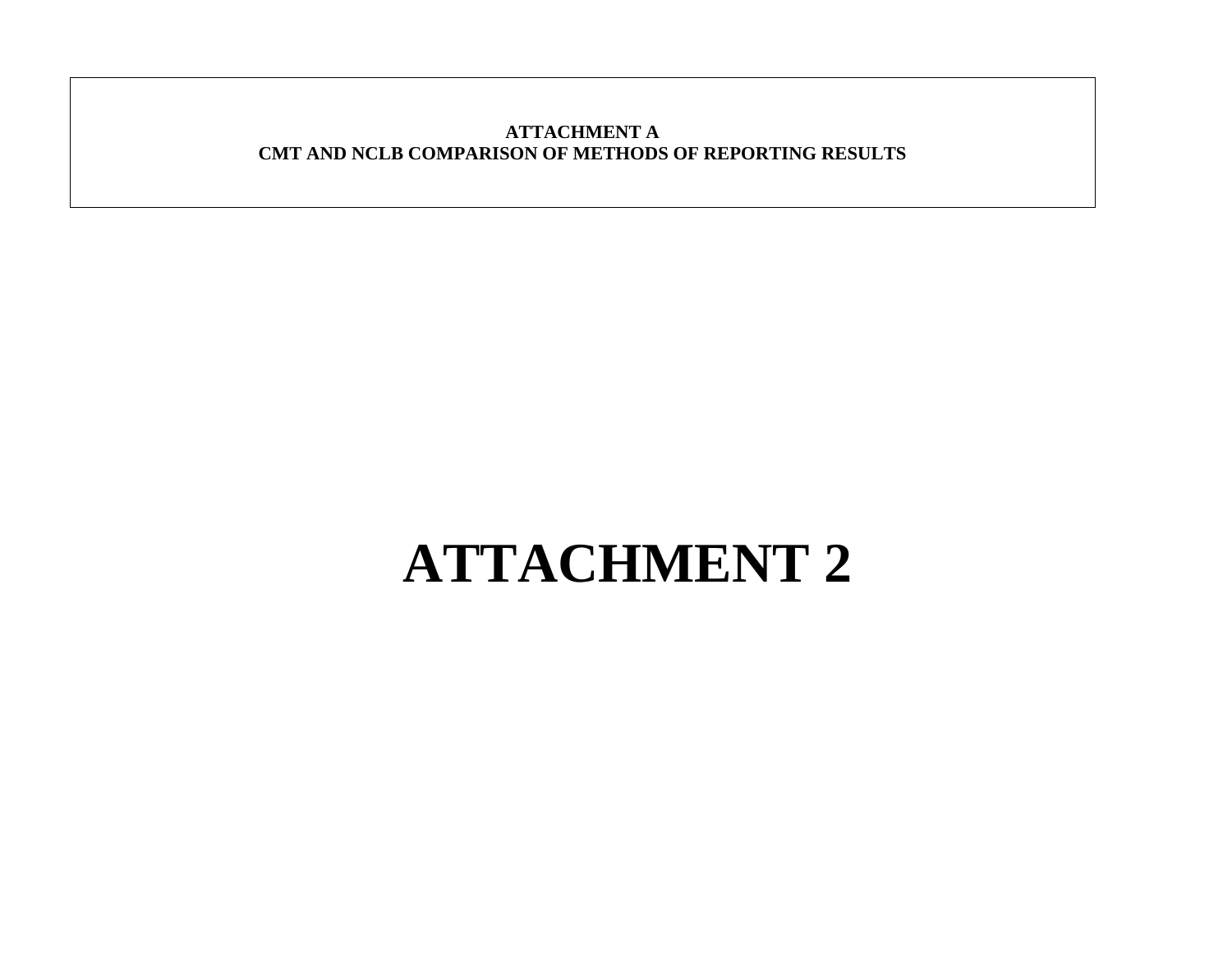| <b>CMT</b> and <b>NCLB</b>                                                                                      |                                                                                                                                                                                                                                                                                                        |                                                                                                                                                                                                                                  |  |  |  |
|-----------------------------------------------------------------------------------------------------------------|--------------------------------------------------------------------------------------------------------------------------------------------------------------------------------------------------------------------------------------------------------------------------------------------------------|----------------------------------------------------------------------------------------------------------------------------------------------------------------------------------------------------------------------------------|--|--|--|
| <b>Comparison of Methods of Reporting Results</b>                                                               |                                                                                                                                                                                                                                                                                                        |                                                                                                                                                                                                                                  |  |  |  |
| <b>Topic</b>                                                                                                    | <b>CMT</b>                                                                                                                                                                                                                                                                                             | <b>NCLB</b>                                                                                                                                                                                                                      |  |  |  |
| 1. In what school are students reported?                                                                        | The school attended at the time of testing.                                                                                                                                                                                                                                                            | The school attended the prior year.<br>Schools serving students below Grade 3<br>develop own assessment method for math<br>and reading.                                                                                          |  |  |  |
| 2. Are students who are in a school for<br>less than a year included when<br>reporting results for that school? | Yes                                                                                                                                                                                                                                                                                                    | N <sub>o</sub>                                                                                                                                                                                                                   |  |  |  |
| 3. Are grades reported separately?                                                                              | Yes                                                                                                                                                                                                                                                                                                    | N <sub>o</sub>                                                                                                                                                                                                                   |  |  |  |
| 4. What is the key reporting unit?                                                                              | Percent at or above Goal (Level 4,<br>including Advanced)                                                                                                                                                                                                                                              | Percent at or above Proficient (Levels III<br>and IV)                                                                                                                                                                            |  |  |  |
| 5. What size group is reported?                                                                                 | Groups of 10 or more are reported.                                                                                                                                                                                                                                                                     | Scores will be reported whenever the<br>group result would not reveal an individual<br>student's performance. Only groups of<br>reasonable size (yet to be determined) will<br>be included in determining school<br>performance. |  |  |  |
| 6. What levels are reported?                                                                                    | Advanced<br>Goal<br>Proficient<br><b>Basic</b><br><b>Below</b> basic                                                                                                                                                                                                                                   | Advanced<br>Proficient<br><b>Basic</b>                                                                                                                                                                                           |  |  |  |
| 7. What denominator is used in<br>calculating performance?                                                      | The denominator is the number of valid<br>test scores. It does not include students<br>who take OOL tests or the Skills Checklist,<br>or students who are absent, exempt, use<br>special modifications, leave a test blank, or<br>whose Direct Assessment of Writing tests<br>are unable to be scored. | The denominator for performance levels is<br>all students, except exempt students and<br>students who were absent and did not take<br>a make-up test.                                                                            |  |  |  |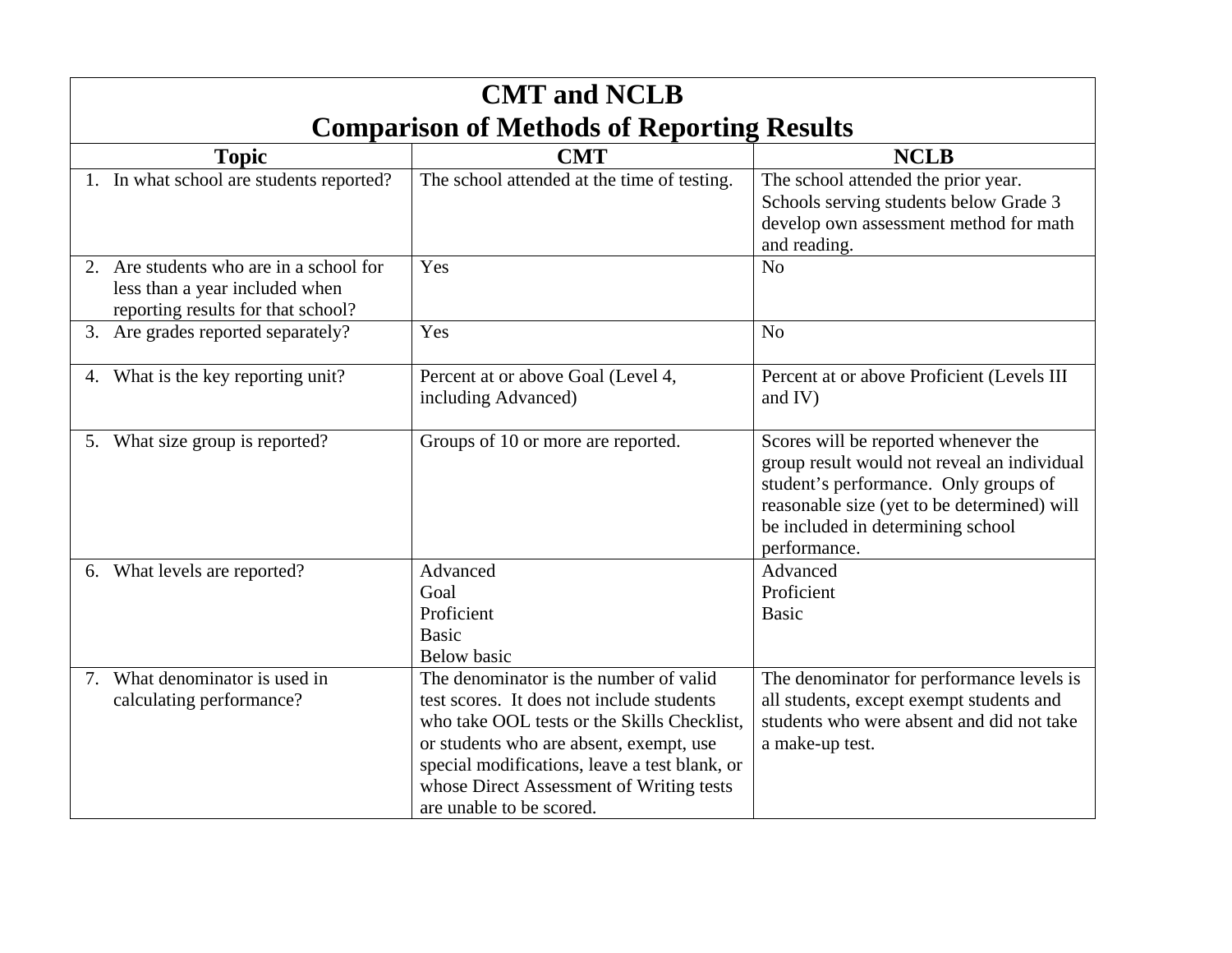|                               | <b>Topic</b>                             | <b>CMT</b>                                   | <b>NCLB</b>                                  |
|-------------------------------|------------------------------------------|----------------------------------------------|----------------------------------------------|
|                               | 8. How are performance levels            | Students taking the standard CMT will be     | Students taking the standard CMT will be     |
|                               | determined for students based on the     | placed in a level based on the score earned. | placed in a level based on the score earned. |
|                               | test taken?                              | Those taking OOL and Skills Checklist are    | Those taking OOL, use special                |
|                               |                                          | not put into levels with students taking the | modifications, leave the test blank, or are  |
|                               |                                          | grade level test. OOL students are given     | unable to be scored will be placed in below  |
|                               |                                          | OOL individual reports with level            | basic. Students judged proficient on the     |
|                               |                                          | information. Students who are absent,        | skills checklist will be counted as          |
|                               |                                          | exempt, use special modifications, leave a   | proficient. Those LEP students who are       |
|                               |                                          | test blank, or whose Direct Assessment of    | exempt are not put into levels.              |
|                               |                                          | Writing tests are unable to be scored are    |                                              |
|                               |                                          | not put into levels.                         |                                              |
| 9. Are scale scores reported? |                                          | Scale scores are reported for those students | N <sub>o</sub>                               |
|                               |                                          | taking the standard CMT. Scale scores are    |                                              |
|                               |                                          | not reported for those taking the Skills     |                                              |
|                               |                                          | Checklist or for those students who are      |                                              |
|                               |                                          | absent, exempt, use special modifications,   |                                              |
|                               |                                          | or leave a test blank, or whose Direct       |                                              |
|                               |                                          | Assessment of Writing tests are unable to    |                                              |
|                               |                                          | be scored. OOL students have scale scores    |                                              |
|                               |                                          | reported on OOL reports but not on grade     |                                              |
|                               |                                          | level reports.                               |                                              |
|                               | 10. Is non-scorable a reported category? | Non-scorable is reported for the Direct      | Non-scorable students are automatically      |
|                               |                                          | Assessment of Writing test only, as          | put in the below basic level for Writing.    |
|                               |                                          | applicable. In that case, a student does not |                                              |
|                               |                                          | receive total Writing scale score.           |                                              |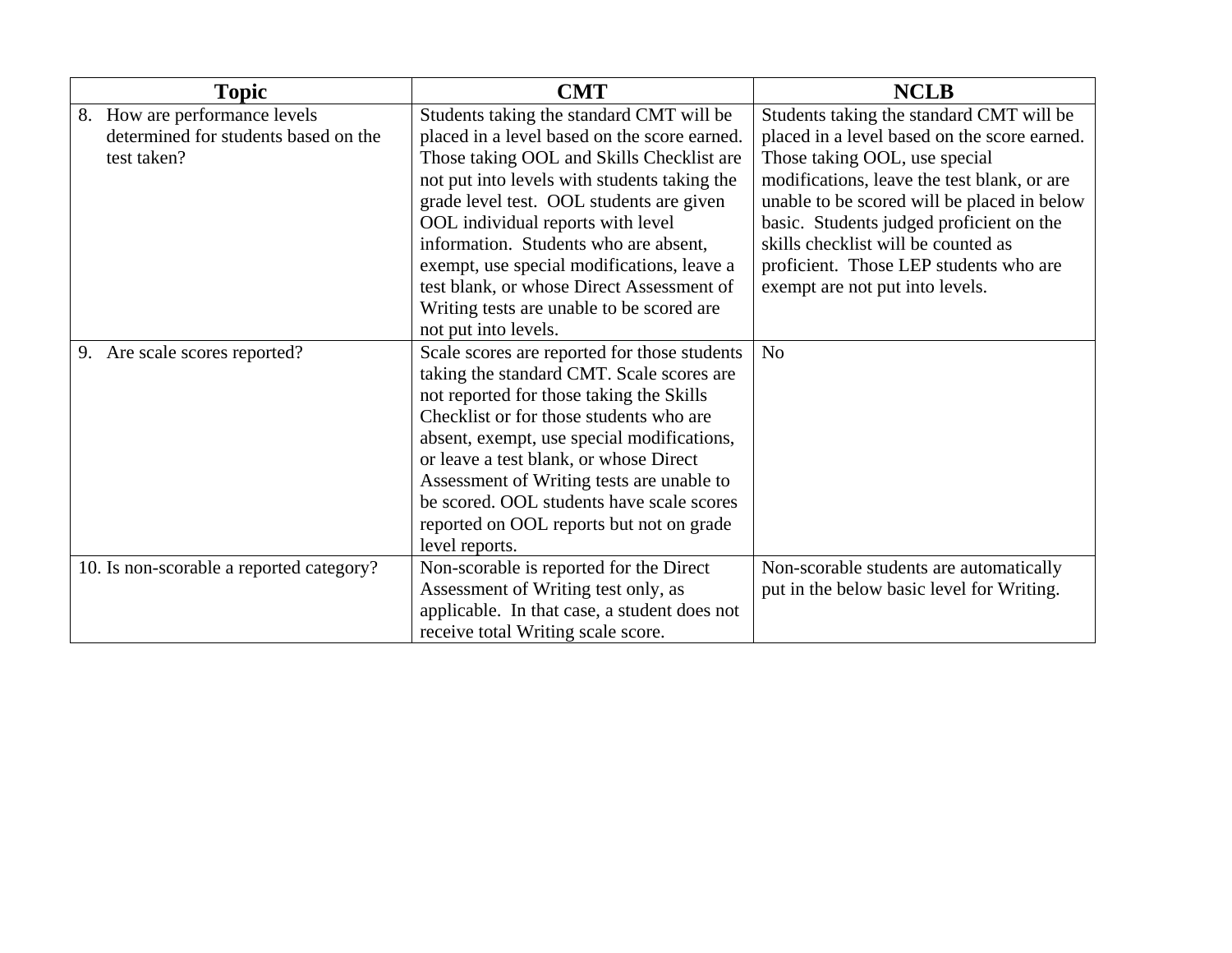| <b>Topic</b>                                                                      | <b>CMT</b>                                                                                                                                                                                                                                                                                                      | <b>NCLB</b>                                                                                                                                                                                        |
|-----------------------------------------------------------------------------------|-----------------------------------------------------------------------------------------------------------------------------------------------------------------------------------------------------------------------------------------------------------------------------------------------------------------|----------------------------------------------------------------------------------------------------------------------------------------------------------------------------------------------------|
| 11. How are "Void" students handled?                                              | Students are no longer reported as Voids.<br>When a student becomes ill or cheats on<br>any subtest (these are the only two<br>situations when a Void was previously<br>given), students must be administered a<br>breach form of the test. That student is<br>given the score earned on that breach form.      | Voids are not reported. When a student<br>becomes ill or cheats on any subtest, they<br>must be given a breach from of the test.<br>That student is given the score earned on<br>that breach form. |
| 12. How are Limited English Proficient<br>(LEP) students reported?                | LEP students are reported as a group.                                                                                                                                                                                                                                                                           | LEP students are reported as a group.                                                                                                                                                              |
| 13. How are special education students<br>who take Out of Level tests reported?   | These students are reported as taking OOL<br>tests on the standard rosters and are not<br>reported with scale scores on levels. On<br>the OOL roster, they are reported with<br>scores and levels. OOL students are not<br>included in the denominator when<br>calculating performance on the standard<br>test. | Students taking OOL tests are<br>automatically reported in the below basic<br>level.                                                                                                               |
| 14. How are special education students<br>who take the Skills Checklist reported? | These students are reported as taking the<br>Skills Checklist on the standard rosters and<br>are not reported with scale scores or levels.<br>Skills Checklist students are not included<br>in denominators when calculating<br>performance on the standard test.                                               | Students judged proficient on the Skills<br>Checklist (limited to .5% of all students)<br>are reported as proficient.                                                                              |
| 15. How are students reported who are<br>present but leave a test blank?          | These students are not given scores and are<br>reported as leaving a test blank. These<br>students are not included in denominators<br>when calculating performance on the<br>standard test.                                                                                                                    | These students are not given scores. These<br>students are included in the denominator<br>for participation and performance levels.                                                                |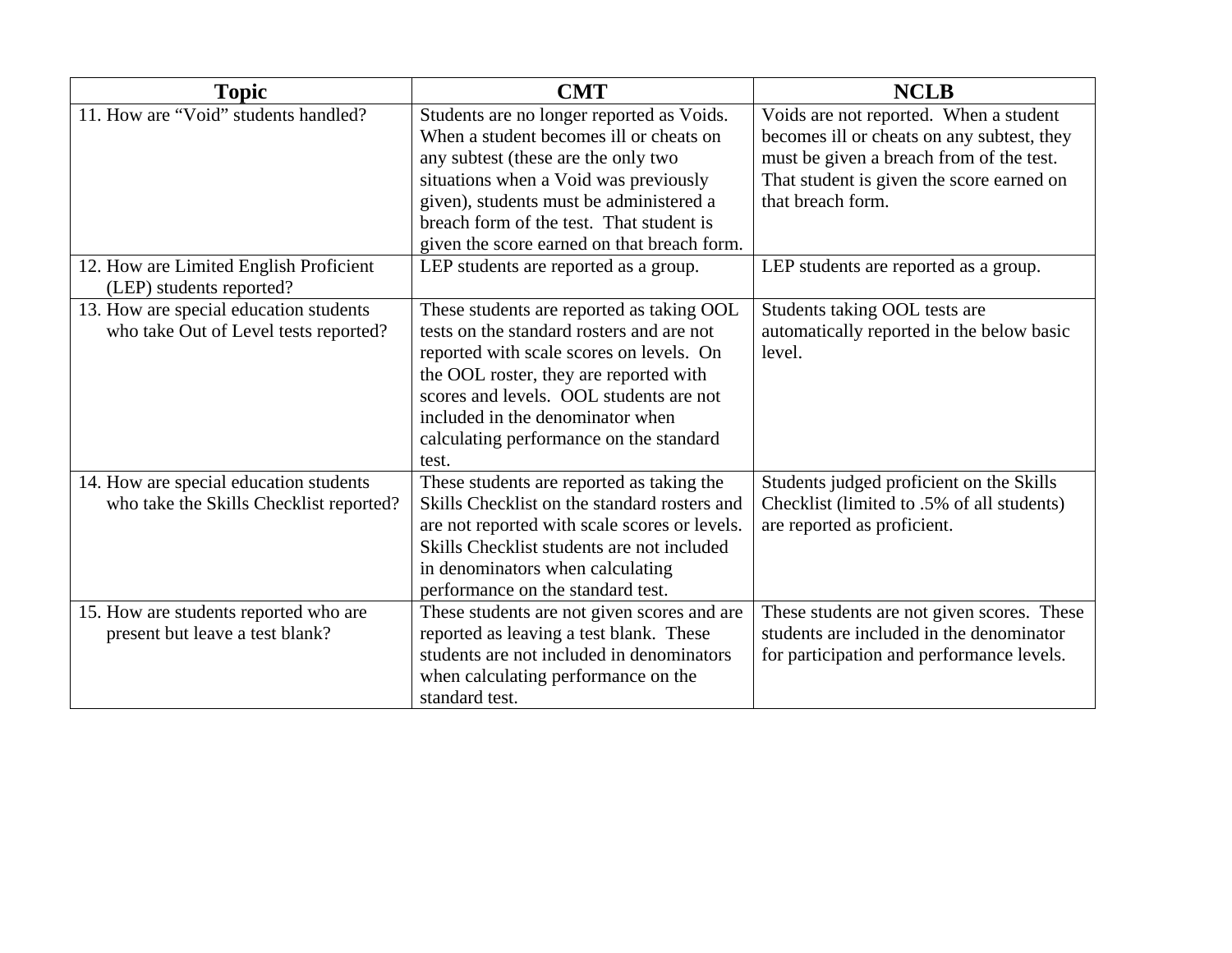| <b>Topic</b>                             | <b>CMT</b>                                  | <b>NCLB</b>                                 |
|------------------------------------------|---------------------------------------------|---------------------------------------------|
| 16. How are students who are absent from | These students are not given sores and are  | These students are reported as absent and   |
| the test reported?                       | reported as absent. These students are not  | are not given scores. These students are    |
|                                          | included in denominators when calculating   | included in the denominator for             |
|                                          | performance on the standard test.           | participation but NOT for performance       |
|                                          |                                             | levels.                                     |
| 17. How are LEP students who are exempt  | These students are not given scores and are | These students are not given scores and are |
| reported?                                | reported as exempt. These students are not  | reported as exempt. These students are not  |
|                                          | included in denominators when calculating   | included in any denominator.                |
|                                          | performance on the standard test.           |                                             |
| 18. What students are considered         | Participation rates are calculated using    | One participation rate is calculated.       |
| participants and how is participation    | total enrollment as the denominator. The    | Students who take standard, OOL, Skills     |
| reported?                                | percent of total enrollment in each         | Checklist, and students who use special     |
|                                          | category is provided: standard, OOL,        | modifications, who leave a test blank, or   |
|                                          | Skills Checklist, exempt, absent, and No    | whose Direct Assessment of Writing tests    |
|                                          | Valid Score (includes students who leave a  | are unable to be scored are included as     |
|                                          | test blank, students who use special        | participants. Absent students are not       |
|                                          | modifications, and students whose Direct    | included as participants. The denominator   |
|                                          | Assessment of Writing tests are unable to   | includes all but exempt students.           |
|                                          | be scored.)                                 |                                             |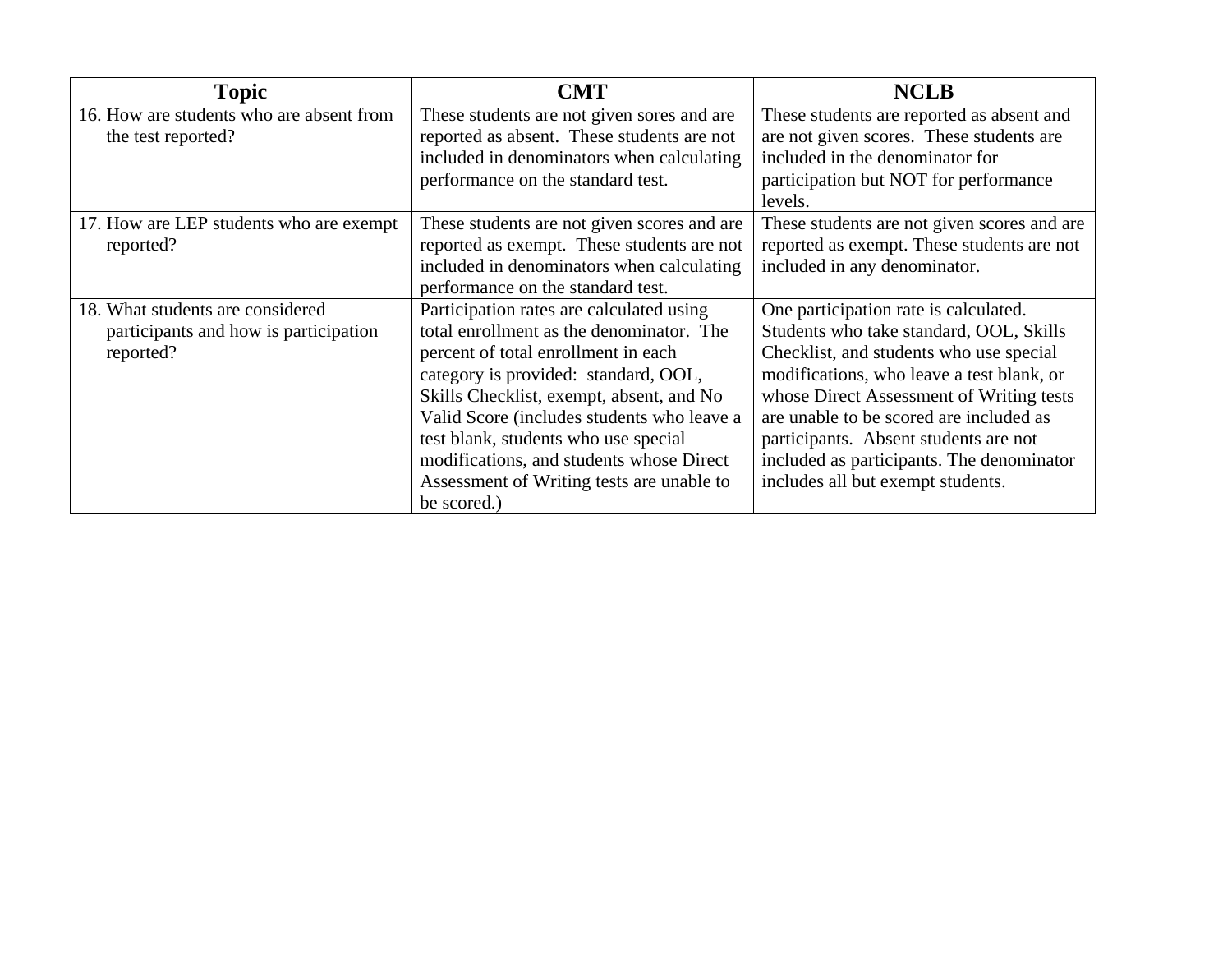# **ATTACHMENT B CALENDAR OF TEST ADMINISTRATION PENDING STATE LEGISLATION**

| <b>CAPT Calendar 2004-08</b>         |                               |                            |                            |                            |                            |
|--------------------------------------|-------------------------------|----------------------------|----------------------------|----------------------------|----------------------------|
|                                      | 2004                          | 2005                       | 2006                       | 2007                       | 2008                       |
| Science<br>Performance Task          | February 26<br>to<br>March 31 | February 28<br>to March 31 | February 27<br>to March 31 | February 26<br>to March 30 | February 25<br>to March 28 |
| <b>CAPT</b><br><b>Administration</b> | April 1 to<br>April 16        | April 1 to<br>April 15     | April 3 to<br>April 13     | April 2 to<br>April 13     | April 1 to<br>April 11     |
| Interdisciplinary<br>Writing 1       | April 1                       | April 5                    | April 4                    | April 5                    | April 1                    |
| Response to<br>Literature            | April 2                       | April 6                    | April 5                    | April 10                   | April 2                    |
| Interdisciplinary<br>Writing 2       | April 8                       | April 7                    | April 6                    | April 11                   | April 3                    |

| <b>CMT Calendar 2004-08</b>        |                                       |                                  |                        |                        |                            |
|------------------------------------|---------------------------------------|----------------------------------|------------------------|------------------------|----------------------------|
|                                    | 2003                                  | 2004                             | 2006                   | 2007                   | 2008                       |
| CMT<br>Administration              | <b>September</b><br>17 – October<br>3 | <b>September</b><br>15 – October | April 3 to<br>April 13 | April 2 to<br>April 13 | April 1 to<br>April 11     |
| Direct<br>Assessment<br>of Writing | September 18                          | September 21                     | April 4                | April 5                | April 1                    |
| Science<br>Performance Task        | <b>NA</b>                             | <b>NA</b>                        | <b>NA</b>              | A                      | February 25<br>to March 28 |

# **HOLIDAYS OCCURRING DURING THE TESTING WINDOW**

|               | 2004        | <u>2005</u> | 2006        | 2007      | 2008      |
|---------------|-------------|-------------|-------------|-----------|-----------|
| Passover      | April 6-7   | NA          | April 13-14 | April 3-4 | <b>NA</b> |
| Good Friday   | April 9     | NA          | April 14    | April 6   | NA        |
| Rosh Hashanah | Sept. 16-17 | NA          | NA          | NA        | NA        |
| Yom Kippur    | Sept. $25$  | <b>NA</b>   | <b>NA</b>   | NA        | NA        |
| Sukkot        | Sept. 30-   | <b>NA</b>   | NA          | NA        | NA        |
|               | Oct.1       |             |             |           |           |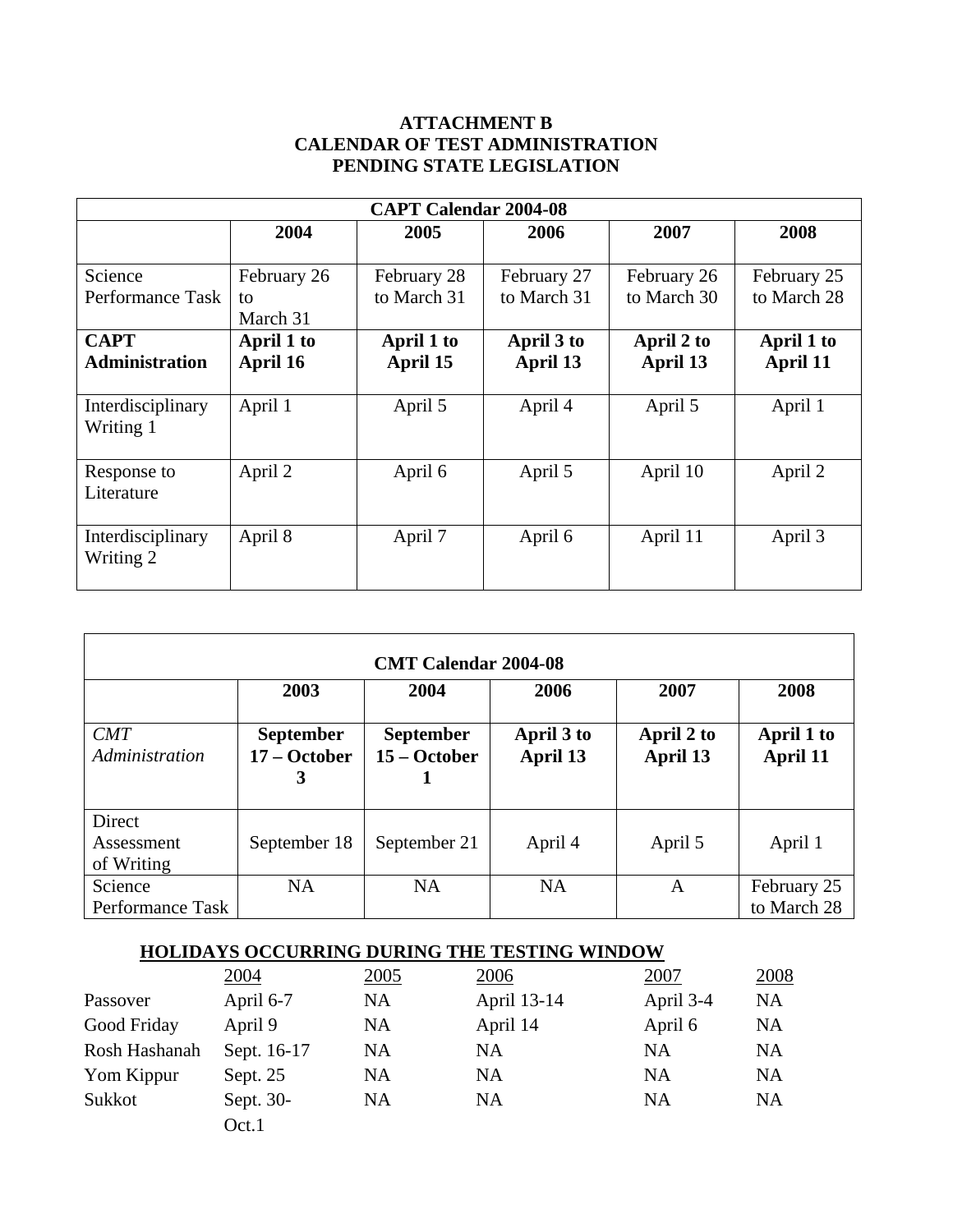# **ATTACHMENT C DISTRICT AND SCHOOL REPORT CARD FORMAT**

Go to: [http://www.csde.state.ct.us/public/der/schools/nclb\\_reports.htm](http://www.csde.state.ct.us/public/der/schools/nclb_reports.htm)

(On your mouse, right click on link above, then left click on "open hyperlink")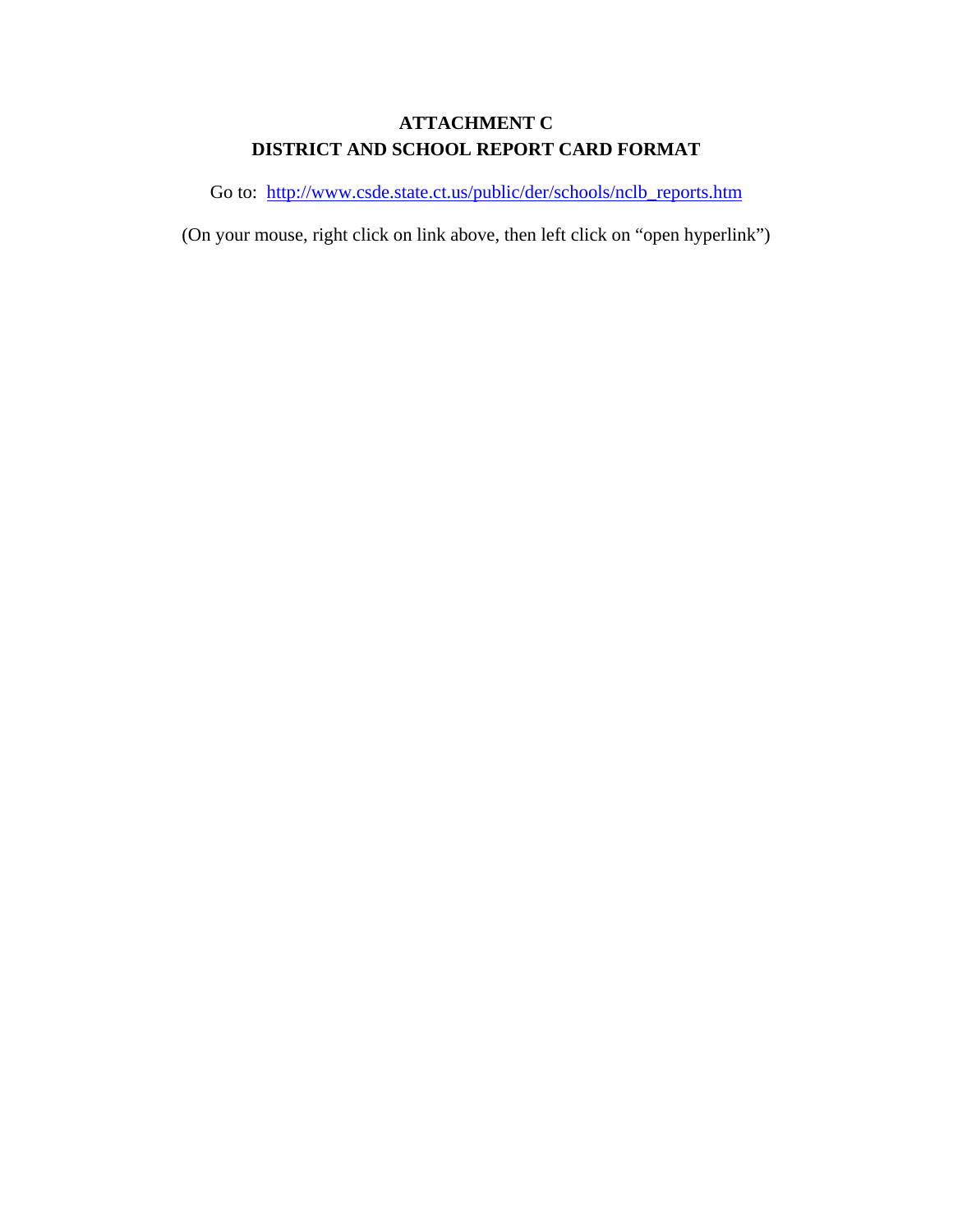# **B. HIGHLY QUALIFIED TEACHERS**

## **1. Definitions**

- a. The term "highly qualified teacher" only applies to those who teach the core academic subjects of English, mathematics, reading/language arts, sciences, world languages, arts (includes music), history, geography, civics and government, and economics. These subjects would include the following Connecticut certification endorsements:
	- All early childhood;
	- All elementary;
	- Middle School 4-8 and Middle School in the content areas identified above;
	- All secondary in content areas identified above;
	- All world languages;
	- Remedial Reading and Remedial Language Arts;
	- Bilingual Education;
	- TESOL;
	- Special Education; and
	- Reading/Language Arts Consultant who teaches reading.
- b. "A highly qualified teacher holds full state certification as a teacher (including certification through alternative routes) or has passed a state teacher licensing exam and holds state certification."
- c. Those teachers new to the profession (no public school teaching experience), who are teaching core academic subjects, must
	- Hold at least a bachelor's degree; **and**
	- At the elementary level, demonstrate by passing a state test on subject knowledge and teaching skills in reading/language arts, writing, mathematics and other areas of the basic elementary school curriculum (in Connecticut, this is PRAXIS I in reading, writing and mathematics and PRAXIS II elementary tests);
	- At the middle and high school levels, demonstrate a high level of competency by: passing a state test in each academic subject in which the teacher teaches (PRAXIS II or the American Council on the Teaching of Foreign Languages [ACTFL]); or have successfully completed, in each academic subject in which the teacher teaches an undergraduate major or a graduate degree or coursework equivalent to an undergraduate major or advanced certification or credentials.
- d. By the end of school year 2005-2006, those teachers not new to the profession and teaching core academic subjects must:
	- Hold at least a bachelor's degree; **and**
	- Meet the applicable requirements in the paragraph above; **or**
	- Another alternative is based on the teacher's demonstration of competence in all the core academic subjects taught based on a "high, objective, uniform state standard of evaluation." If your district teacher evaluation system is based on the Connecticut teacher evaluation and professional development guidelines, was reviewed and critiqued using the Department's Peer Review process in 2001, and the evaluation includes subject matter knowledge assessment, then this standard will have been met (pending the United States Department of Education approval).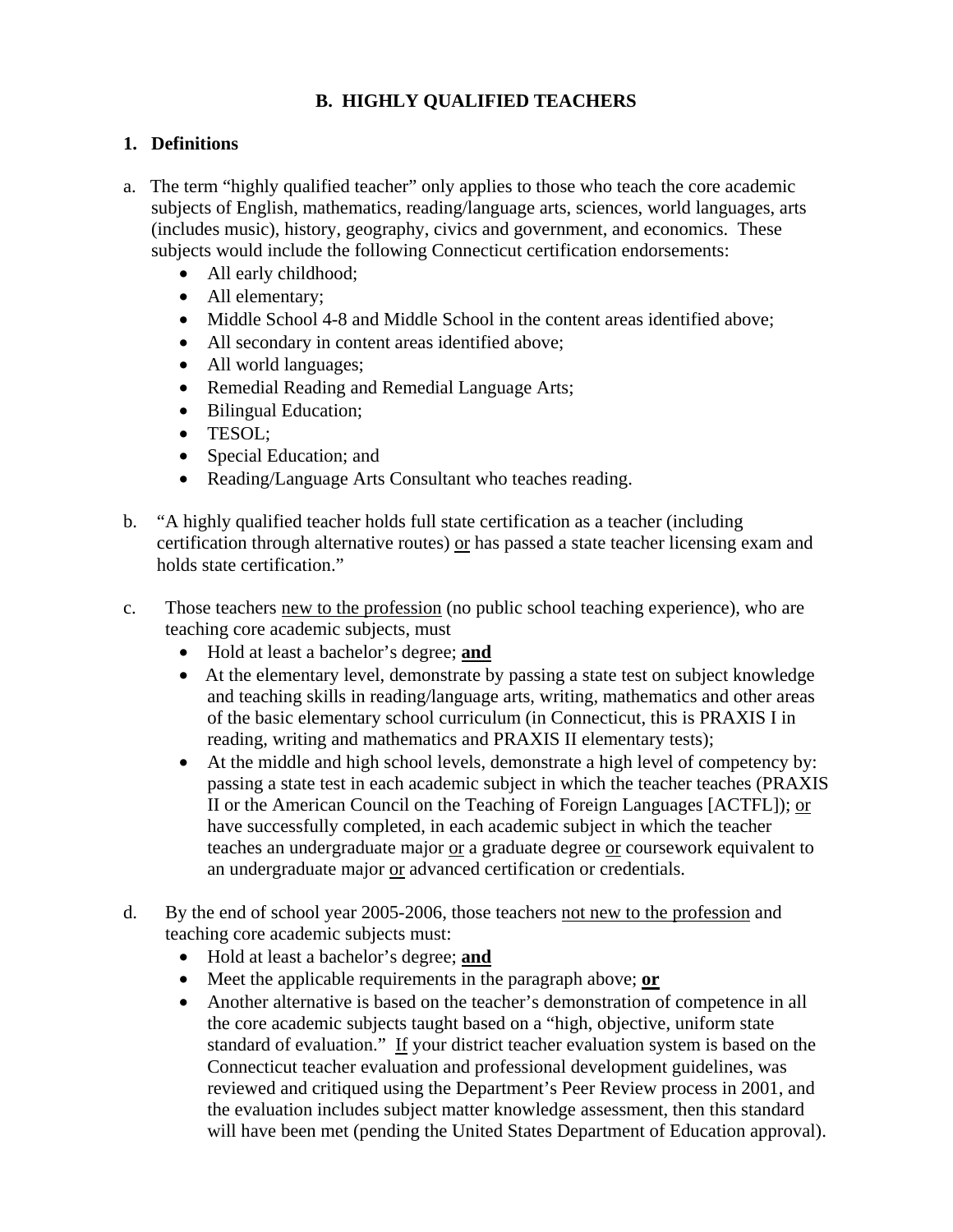Districts would particularly need to evaluate the subject matter competence, based on the *Common Core of Teaching,* using both the: 1) foundational skills and competencies; and 2) the discipline-based professional standards, of teachers *teaching core academic subjects* who are working under a 1-8, pre-K-8, 4-8 middle school, TESOL, Bilingual or Special Education endorsement.

- e. "A teacher is not highly qualified if certification requirements were waived on an emergency, temporary or provisional basis." Based on Connecticut's certification rules, teachers teaching the core academic subjects working under the following certificates/permits are not highly qualified according to the federal definitions:
	- Durational Shortage Area Permit (DSAP);
	- Temporary Authorization for Minor Assignment;
	- Nonrenewable Interim Initial Education Certificate;
	- Nonrenewable Interim Provisional Education Certificate;
	- Interim Initial Education Certificate:
	- Interim Provisional Education Certificate:
	- Limited Extended Authorization for Early Childhood;
	- Substitute Teacher Authorization-Long Term; and
	- Any certified teacher not teaching in his/her endorsement area. (Certification regulations require teachers to teach only in their endorsement area(s) unless a temporary authorization for minor assignment has been requested and approved.)

# **2. Requirements for Newly Hired and Current Teachers**

- a. For all newly hired teachers in Title I schools and programs:
	- A local educational agency (LEA) must ensure that all teachers hired after the first day of the 2002-2003 school year to teach core academic subjects in a school or program supported with Title I funds are highly qualified.
	- This includes teachers teaching core academic subjects in a "targeted assistance school" who are paid with Title I funds **or** all teachers teaching core academic subjects in a Title I "schoolwide" program school, regardless of funding.
- b. For all teachers of core academic subjects:
	- Not later than the end of the 2005-2006 school year, each state that receives Title I funds must ensure that all teachers in the state who teach core academic subjects are highly qualified. This includes all public school districts and all public schools regardless of receipt of ESEA federal funds.

These requirements also apply to teachers employed by an LEA using Title I funds who provide services to private school students in the core academic subjects.

# **3. State Requirements To Ensure that All Teachers Are Highly Qualified**

A State Plan must be developed to ensure that all teachers in the state teaching in core academic subjects are highly qualified by the end of the 2005-2006 school year. The State Plan must establish annual, measurable objectives for each LEA and school that include, at a minimum, an annual increase in the percentage of teachers highly qualified and that these teachers are receiving high quality, job-embedded professional development. The ultimate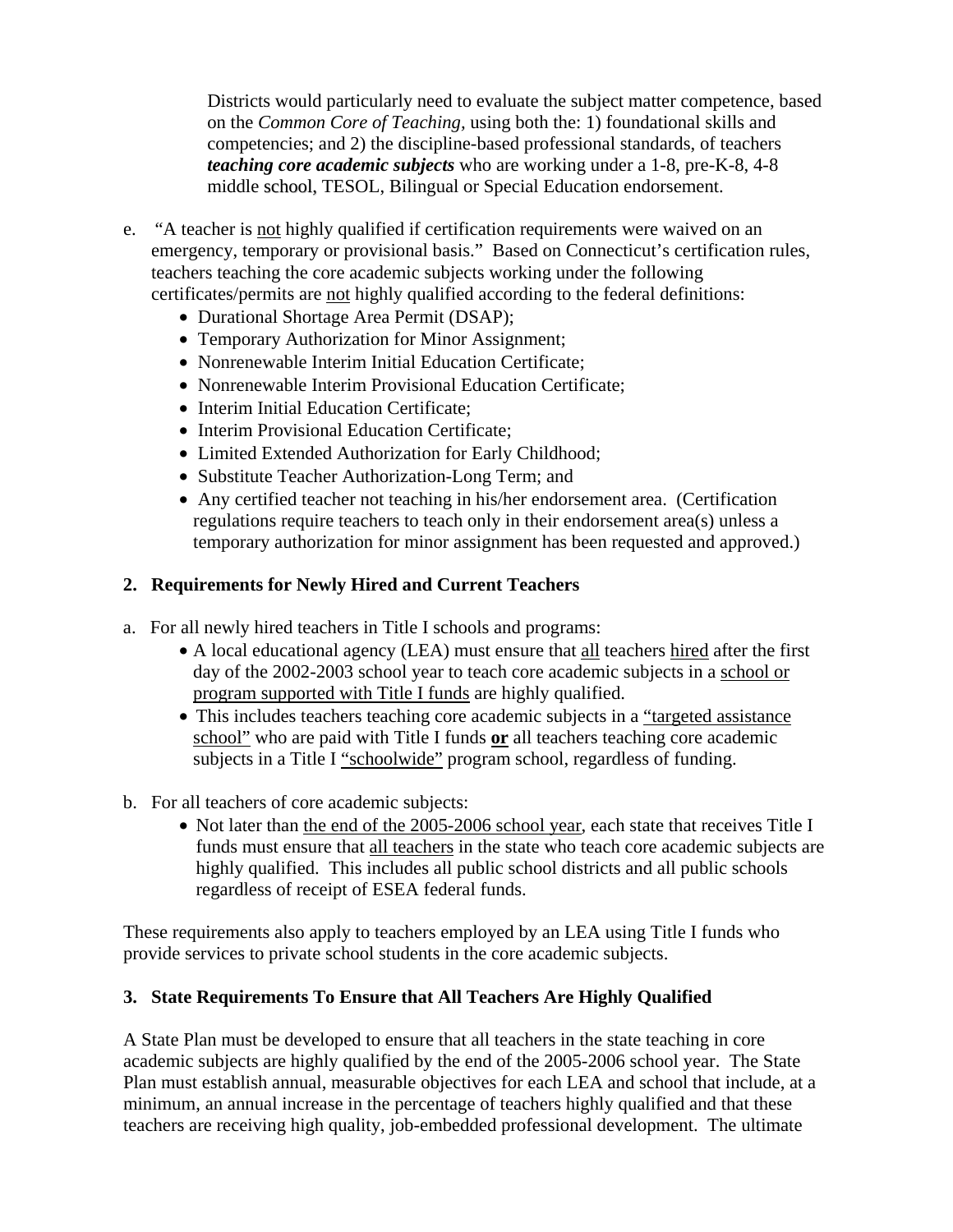goal of meeting federal expectations is that 100 percent of all teachers teaching in core academic subjects are highly qualified by the end of the 2005-2006 school year and beyond. An LEA that receives Title I funds is responsible for developing an action plan to annually increase the percentage of highly qualified teachers.

**4. Verification of Compliance**: Effective for the 2002-03 school year, the principals of each Title I school (targeted assistance or schoolwide program) must provide an annual written attestation of compliance with these requirements. Specifically, the attestation must assess compliance with the highly qualified teachers in core academic areas requirements for: newly-hired teachers in Title I schools hired after the first day of the 2002-03 school year; and for all existing teachers by the end of the 2005-06 school year. Copies of the attestation should be maintained at each Title I school and at each school district's office and be made available to the general public upon request. (Please see the attached Sample A).

# **5. Notification of Parents:** Effective 2002-2003 School Year

a. Parental Requests: Parents of each student attending any school receiving Title I funds shall be notified at the beginning of each school year, that they may request, and the district will provide, in a timely manner, information regarding the professional qualifications of the student's classroom teachers. The information must include, at a minimum:

- if the teacher has met state qualification and licensing criteria for the grade levels and subject areas in which the teacher provides instruction;
- if the teacher is teaching under an interim certificate, a durational shortage area permit, a minor assignment, or as a substitute teacher;
- the baccalaureate degree major and any other graduate certification degree held by the teacher; and the field of discipline of the certification or degree;
- and information on whether the student is provided services by a paraprofessional and, if so, their qualifications.

 (Please see the attached Sample B form for your use at your discretion—but, you must meet the requirements above.)

- b. Parental Right to Know: A school district receiving Title I funds must provide to each individual parent whose children are attending a Title I school:
	- Information on the level of achievement of their child on the CMT or CAPT (Individual Student Reports for CMT or CAPT [provided by Harcourt Educational Measurement] given to parents fulfills this requirement); and
	- Timely notice that their child has been assigned or has been taught for four or more consecutive weeks by a teacher who is not highly qualified. (Please see the attached Sample C.)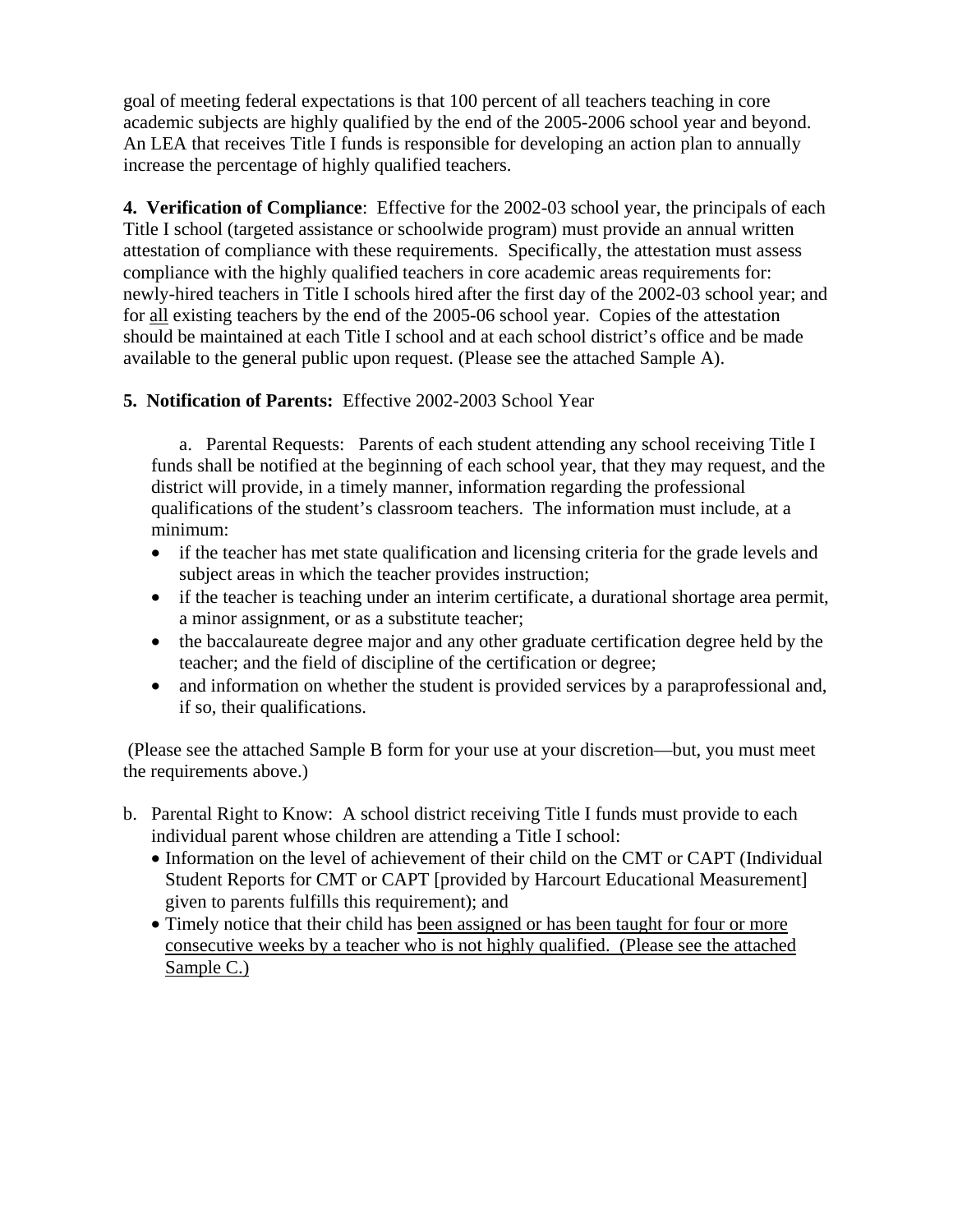## **SAMPLE A VERIFICATION OF TITLE I COMPLIANCE WITH P.L. 107-110, SECTION 1119 - QUALIFICATION FOR TEACHERS AND PARAPROFESSIONALS**

|                 | Town Code:   |  |
|-----------------|--------------|--|
| LEA:            |              |  |
|                 | School Code: |  |
| Name of School: |              |  |
| Address:        |              |  |
|                 |              |  |

|            |                     | do hereby attest that                         |
|------------|---------------------|-----------------------------------------------|
|            | (name of principal) | (name of school)                              |
| located in |                     | and operating either a targeted assistance or |
|            | district/town       |                                               |

schoolwide Title I program, is in compliance with the requirements of Section 1119 -

Qualifications for Teachers and Paraprofessionals of the No Child Left Behind Act of

2001, Public Law 107-110, as follows:

- compliance with the highly qualified teachers in core academic areas requirements for:
	- o newly-hired teachers in Title I schools hired after the first day of the 2002-03 school year; and
	- o for all existing teachers by the end of the 2005-06 school year.
- compliance with the paraprofessional requirements for:
	- o newly-hired paraprofessionals, as of 1/8/02;
	- o existing paraprofessionals by 1/8/06;
	- o all paraprofessionals holding a high school diploma or equivalent; and
	- o paraprofessional duties.

Copies of this attestation shall be maintained at this school and at the main office of

the school district and shall be available to any member of the general public on request.

(signature of principal) Date

 $\overline{a}$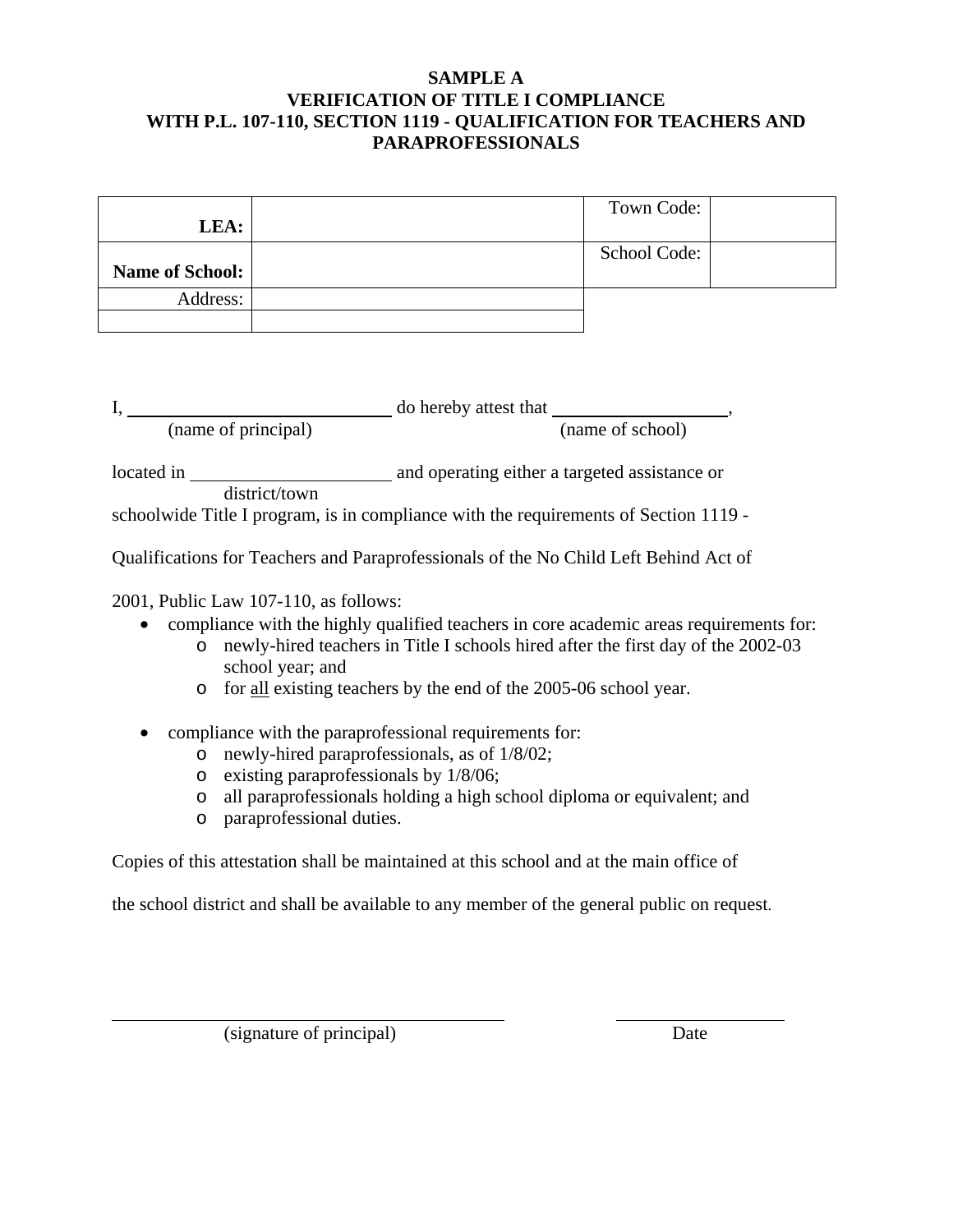# **SAMPLE B PARENTAL NOTICE REGARDING TEACHER QUALIFICATIONS**

|                                             | DISTRICT:                                                                                                                                                                                                                                                                                                                                                                                                                                                                                                                                                                                                                                                                                                                                                                                                                                                                                                                                                                                                                                                                                                               |                                                                                                                                                                                                                                                                                    | <b>SCHOOL YEAR:</b>                                                |  |
|---------------------------------------------|-------------------------------------------------------------------------------------------------------------------------------------------------------------------------------------------------------------------------------------------------------------------------------------------------------------------------------------------------------------------------------------------------------------------------------------------------------------------------------------------------------------------------------------------------------------------------------------------------------------------------------------------------------------------------------------------------------------------------------------------------------------------------------------------------------------------------------------------------------------------------------------------------------------------------------------------------------------------------------------------------------------------------------------------------------------------------------------------------------------------------|------------------------------------------------------------------------------------------------------------------------------------------------------------------------------------------------------------------------------------------------------------------------------------|--------------------------------------------------------------------|--|
|                                             | SCHOOL:                                                                                                                                                                                                                                                                                                                                                                                                                                                                                                                                                                                                                                                                                                                                                                                                                                                                                                                                                                                                                                                                                                                 |                                                                                                                                                                                                                                                                                    |                                                                    |  |
|                                             |                                                                                                                                                                                                                                                                                                                                                                                                                                                                                                                                                                                                                                                                                                                                                                                                                                                                                                                                                                                                                                                                                                                         |                                                                                                                                                                                                                                                                                    |                                                                    |  |
|                                             | <b>CERTIFICATION STATUS:</b>                                                                                                                                                                                                                                                                                                                                                                                                                                                                                                                                                                                                                                                                                                                                                                                                                                                                                                                                                                                                                                                                                            |                                                                                                                                                                                                                                                                                    |                                                                    |  |
| $\Box$<br>$\Box$                            |                                                                                                                                                                                                                                                                                                                                                                                                                                                                                                                                                                                                                                                                                                                                                                                                                                                                                                                                                                                                                                                                                                                         | Full state certification for grade level and subject taught.<br>Durational Shortage Area Permit: (minimum of a Bachelor's degree, 12 semester hours<br>of credit in subject taught, passed basic skills test; must complete all certification<br>requirements within three years). |                                                                    |  |
| $\Box$                                      | Minor Assignment: Holds full certification in a different—but often related—subject and<br>may teach no more than two periods a day in non-certified subject (holds state<br>certification in another subject, minimum of 12 semester hours of credit in subject taught;<br>must complete all certification requirements within two years).<br>Non-Renewable Interim Certificate: Valid one year (meets all certification requirements<br>except for state tests).<br>Interim Certificate: Valid one year, renewable one year (meets all certification<br>requirements except for required course in special education).<br>Limited Extended Authorization for Early Childhood: (minimum of 10 months teaching<br>experience under Early Childhood certificate [nursery to Grade 3]; may teach in Grades<br>4-6, minimum 12 semester hours of credit in elementary education; must complete all<br>certification requirements within two years.)<br>Holds Connecticut certification but not for grade level or subject taught.<br>Long-Term Substitute Permit: Valid for one year (holds a bachelor's degree and has 12 |                                                                                                                                                                                                                                                                                    |                                                                    |  |
| $\Box$                                      |                                                                                                                                                                                                                                                                                                                                                                                                                                                                                                                                                                                                                                                                                                                                                                                                                                                                                                                                                                                                                                                                                                                         |                                                                                                                                                                                                                                                                                    |                                                                    |  |
| $\Box$                                      |                                                                                                                                                                                                                                                                                                                                                                                                                                                                                                                                                                                                                                                                                                                                                                                                                                                                                                                                                                                                                                                                                                                         |                                                                                                                                                                                                                                                                                    |                                                                    |  |
| $\Box$<br>$\Box$<br>$\Box$                  |                                                                                                                                                                                                                                                                                                                                                                                                                                                                                                                                                                                                                                                                                                                                                                                                                                                                                                                                                                                                                                                                                                                         |                                                                                                                                                                                                                                                                                    |                                                                    |  |
| $\Box$                                      | semester hours of credit in the subject taught).<br>Regular Substitute Teacher: May not teach in the same classroom more than 40 days<br>(holds a Bachelor's degree).                                                                                                                                                                                                                                                                                                                                                                                                                                                                                                                                                                                                                                                                                                                                                                                                                                                                                                                                                   |                                                                                                                                                                                                                                                                                    |                                                                    |  |
| <b>DEGREES HELD:</b>                        |                                                                                                                                                                                                                                                                                                                                                                                                                                                                                                                                                                                                                                                                                                                                                                                                                                                                                                                                                                                                                                                                                                                         |                                                                                                                                                                                                                                                                                    |                                                                    |  |
|                                             |                                                                                                                                                                                                                                                                                                                                                                                                                                                                                                                                                                                                                                                                                                                                                                                                                                                                                                                                                                                                                                                                                                                         | Graduate degrees:<br>(identify field of<br>discipline)                                                                                                                                                                                                                             |                                                                    |  |
| PARAPROFESSIONAL:<br>(Please check one box) |                                                                                                                                                                                                                                                                                                                                                                                                                                                                                                                                                                                                                                                                                                                                                                                                                                                                                                                                                                                                                                                                                                                         | $\Box$ Your child is receiving services by a paraprofessional.<br>Qualifications:                                                                                                                                                                                                  |                                                                    |  |
|                                             |                                                                                                                                                                                                                                                                                                                                                                                                                                                                                                                                                                                                                                                                                                                                                                                                                                                                                                                                                                                                                                                                                                                         |                                                                                                                                                                                                                                                                                    |                                                                    |  |
|                                             |                                                                                                                                                                                                                                                                                                                                                                                                                                                                                                                                                                                                                                                                                                                                                                                                                                                                                                                                                                                                                                                                                                                         |                                                                                                                                                                                                                                                                                    |                                                                    |  |
|                                             |                                                                                                                                                                                                                                                                                                                                                                                                                                                                                                                                                                                                                                                                                                                                                                                                                                                                                                                                                                                                                                                                                                                         |                                                                                                                                                                                                                                                                                    | $\Box$ Your child is not receiving services by a paraprofessional. |  |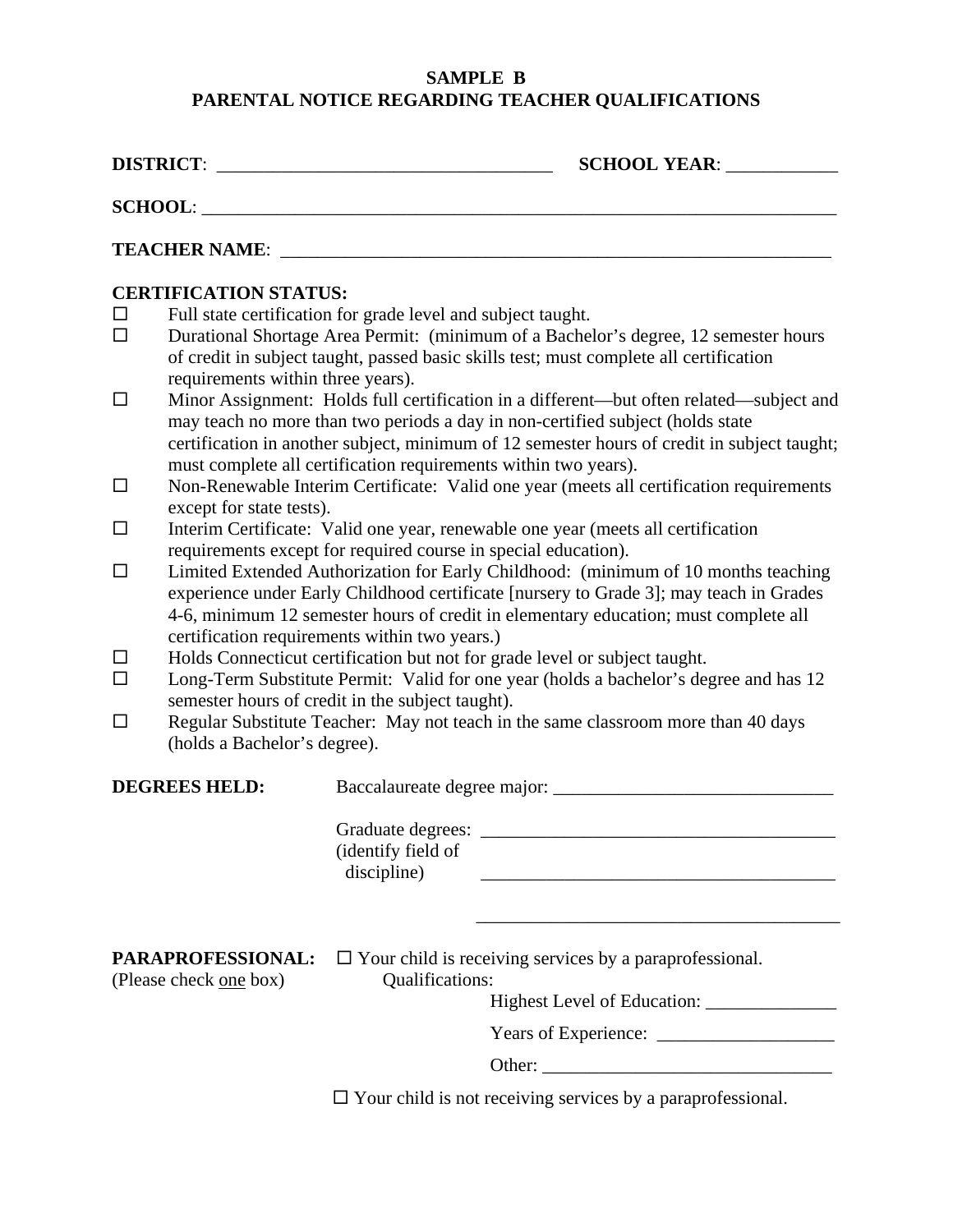#### **SAMPLE C PARENTAL NOTICE REGARDING TEACHERS NOT FULLY CERTIFIED OR FOR LONG-TERM SUBSTITUTES**

DATE

INSIDE ADDRESS (Line 1) INSIDE ADDRESS (Line 2) INSIDE ADDRESS (Line 3

Dear Parent:

In fulfillment of new federal legislation, the *No Child Left Behind Act of 2001*, we are required to inform you if your child has been assigned a teacher who, by federal definition, is not highly qualified or who has been taught by a teacher for more than four consecutive weeks who, by federal definition, is not highly qualified. This definition states that "a highly qualified teacher holds full state certification as a teacher (including certification through alternate routes) or has passed a state teacher licensing exam and holds state certification".

In Connecticut, we consider teachers with a durational shortage area permit, a nonrenewable interim certificate, an interim certificate, a temporary authorization for a minor assignment, and a long-term substitute permit to be qualified to teach in the public school system. However, by federal definition, teachers with these qualifications are not considered to be "highly qualified".

Your child, \_\_\_\_\_\_\_\_\_\_\_\_\_\_\_\_\_\_\_\_, is being taught by a qualified teacher, hired by the Public School System, who has one of the above-named permits or certificates; while the teacher does not hold full Connecticut certification, he/she holds, at a minimum, a bachelor's degree and has met minimum semester hours of coursework in the subject being taught and needs to complete tests and/or additional coursework to become fully certified.

At this time, the **Net all the Europe School System** is unable to find and hire a fully certified teacher to fill this position, but will continue to seek a person who meets the federal definition.

Sincerely,

AUTHOR TITLE

XXX:xxx

**PLEASE NOTE: This letter would not be applicable for a regular substitute teacher for a certified teacher providing instruction in an area in which he/she is not certified.**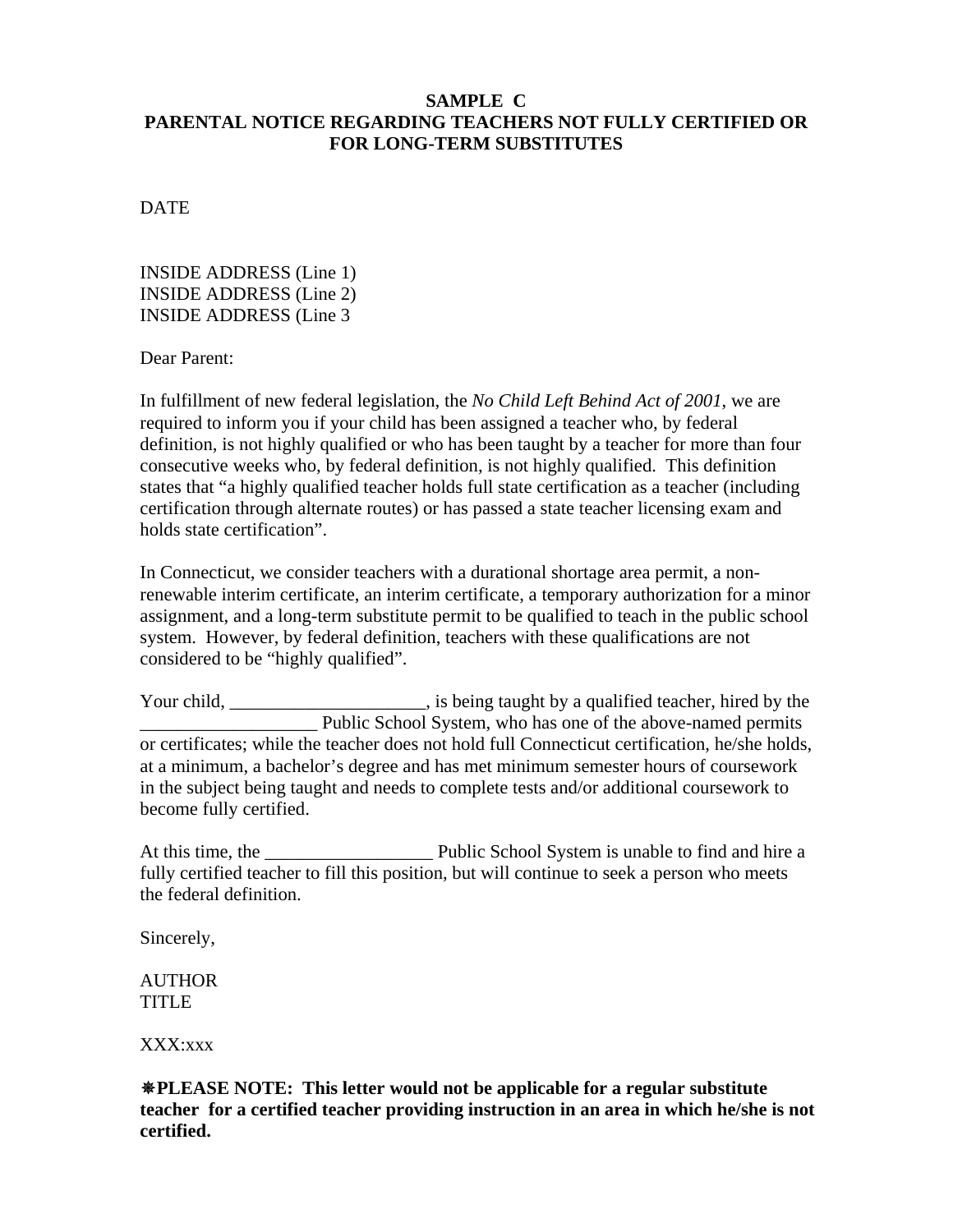# **C. PARAPROFESSIONAL REQUIREMENTS**

The following requirements only apply to paraprofessionals engaged in instructional support who are paid with Title I funds in a Title I targeted assistance school and to all paraprofessionals with instructional duties in a Title I schoolwide program school (regardless of funding source). Paraprofessionals working primarily as translators or solely on parental involvement activities must have a high school diploma or GED, but do not have to meet the other requirements. Individuals who provide personal care services or clerical duties are not considered paraprofessionals under Title I. requirements.

# **1. Education Requirements**

The following requirements apply to all paraprofessionals who are either: funded by Title I funds and providing instructional assistance in Title I targeted assistance schools; or funded from any source and providing instruction in Title I schoolwide programs:

- a. Any "Title I" paraprofessional described above providing instructional assistance who is newly hired after January 8, 2002, must have the following:
	- A high school diploma or General Educational Development (GED) test, **AND**
	- Two years of college credit, **OR**
	- An associate's (or higher) degree, **OR**
	- Pass a State Board of Education adopted Paraprofessional Assessment which assesses content knowledge in mathematics, reading and writing and an understanding of how to assist in the instruction of these topics. (NCLB requires a rigorous state or local assessment as one option.)
- b. Currently employed "Title I" paraprofessionals described above providing instructional assistance – **Each paraprofessional must have earned a high school diploma or GED to maintain current employment**. This means that no paraprofessional currently employed should be paid with Title I funds if they do not meet this requirement.
- c. By January 8, 2006, each Connecticut Title I funded paraprofessional in a Title I targeted assistance school or any paraprofessional providing instructional assistance in a Title I schoolwide program school must meet **one** of the following requirements:
	- Have two years of college credit; **OR**
	- Hold an associate's (or higher degree); **OR**
	- Pass a State Board of Education adopted Paraprofessional Assessment which assesses content knowledge in mathematics, reading and writing and an understanding of how to assist in the instruction of these topics. (NCLB requires a rigorous state or local assessment as one option.)

The Connecticut State Board of Education adopted the Educational Testing Services *ParaPro Assessment* at the December 2002 Board meeting and established a passing score of 457. This test fulfills the option of passing a rigorous state assessment. A description of the assessment, including sample items, can be found at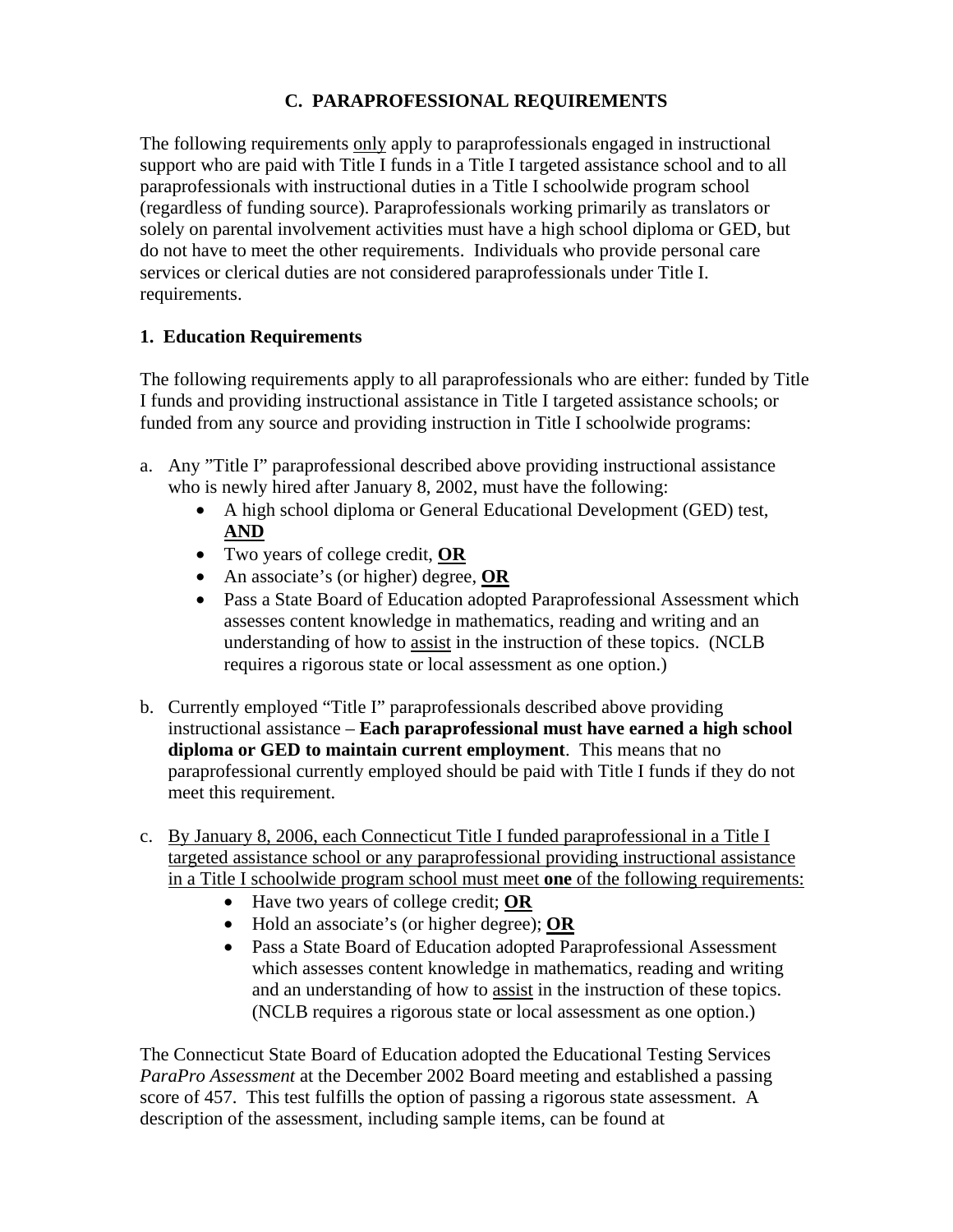www.ets.org/parapro/index.html. The assessment takes two and one-half hours and will include 90 multiple-choice questions which assess skills in mathematics, reading and writing and in assisting instruction. The assessment is designed to be taken on a school site through the Internet with the cost of \$40 to be charged to the district; results are provided to the candidates at the conclusion of the assessment. There will also be a pencil-and-paper version available six times a year with individual registration and payment; results will be provided to the candidate within four weeks of administration.

At the present time, the Department is not contemplating other than the ETS ParaPro assessment – unless, over time, there are alternative tests which could be validated for comparability to the ParaPro content and standards, and approved by the State Board of Education.

# **2. Duties**

A Title I paraprofessional may be assigned:

- To provide one-on-one tutoring for eligible students, if the tutoring is scheduled at a time when a student would not otherwise receive instruction from a teacher;
- To assist with classroom management, such as organizing instructional and other materials;
- To provide assistance in a computer laboratory;
- To conduct parental involvement activities;
- To provide support in a library or media center;
- To act as a translator; or
- To provide instructional support services to students. (A Title I paraprofessional may not provide any instructional support to a student unless he/she is working under the direct supervision of a classroom teacher who meets the NCLB requirements of highly qualified as outlined in Section B.)

## **3. Use of Funds**

A local education agency (LEA) receiving Title I funds may use such funds to pay for the test and to support ongoing training and professional development of paraprofessionals to assist them in meeting the requirements.

## **4. Verification of Compliance**

Effective for the 2002-03 school year, the principal of each Title I school (targeted assistance or schoolwide program) must provide an annual written attestation of compliance with these requirements. Specifically, the attestation must assess compliance with the Title I paraprofessional requirements for: newly-hired paraprofessionals, as of 1-8-02; existing paraprofessionals by 1/8/06; all paraprofessionals holding a high school diploma or equivalent; and, paraprofessional duties. Copies of the attestation should be maintained at each Title I school and at each school district's office and be made available to the general public upon request. (Please see the attached Sample A).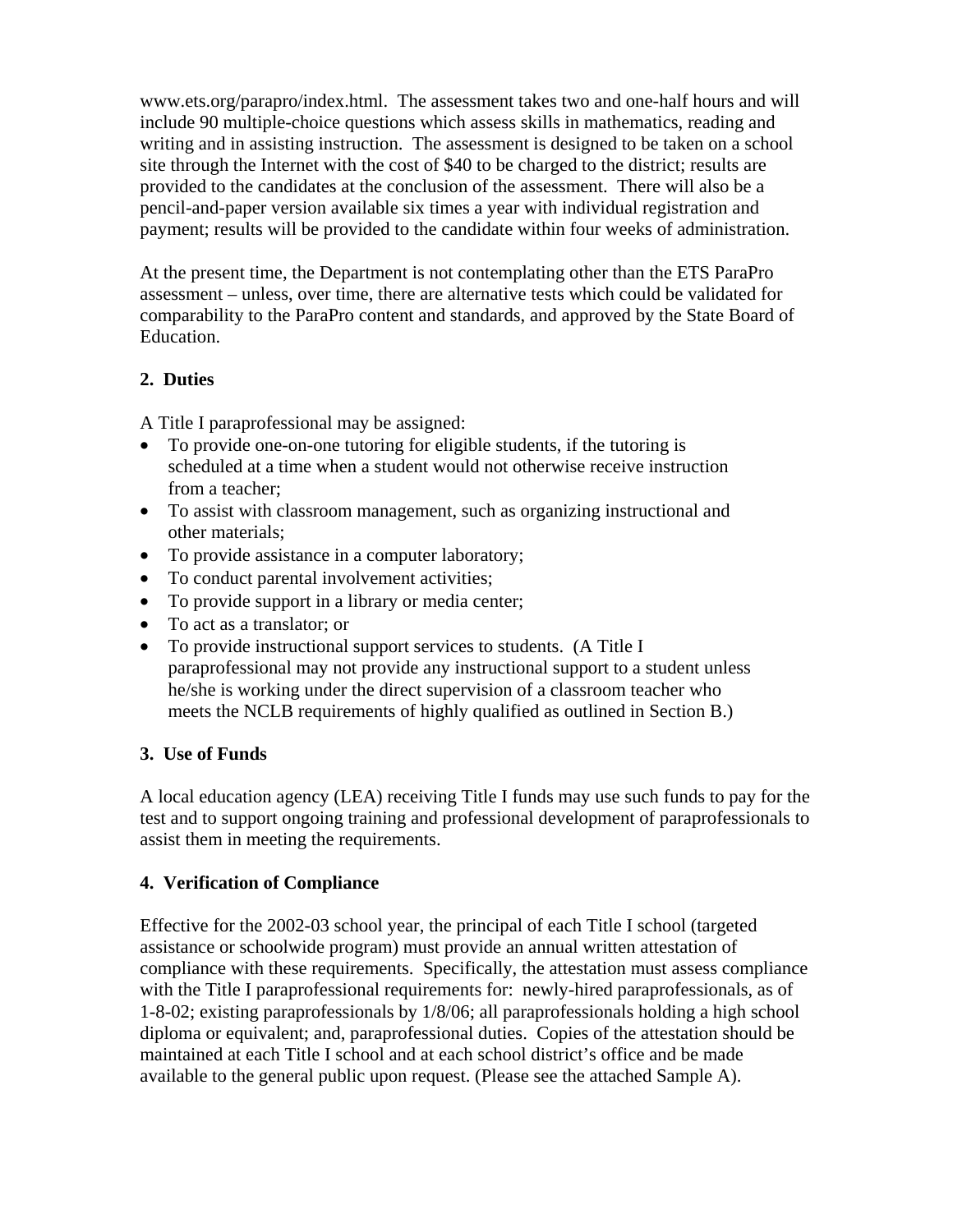# **D. GENERAL DESCRIPTION OF TITLE PROGRAMS**

#### **1. Title I, Part A-Improving Basic Programs Operated By Local Educational**

**Agencies:** provides assistance to improve the teaching and learning of children in highpoverty schools to enable those children to meet challenging State academic content and performance standards.

- a. Parental Involvement: Parental Involvement is defined as "the participation of parents in regular, two-way, and meaningful communication involving student academic learning and other school activities, including ensuring that parents play an integral role in assisting their child's learning; that parents are encouraged to be actively involved in their child's education at school and that parents are full partners in their child's education and are included, as appropriate, in decision making and on advisory committees to assist in the education of their child." Districts receiving at least \$500,000 of Title I funds shall reserve at least 1 percent to carry out parental involvement activities, including promoting family literacy and parenting skills. Not less than 95% of the funds reserved for parent involvement shall be distributed to the school district's Title I schools, as identified in the consolidated application.
- b. Early Childhood: Title I funds may be used as a foundation to build preschool capacity by expanding the availability of high-quality full-day preschool programs. LEAs may use Title I funds to coordinate and support transitional services for pre-kindergarten children from early childhood development programs to the local educational agency. Districts receiving Title I funds shall, in conjunction with local Head Start agencies, and, if feasible, other early educational (Early Childhood) agencies, coordinate services between the LEAs and Early Childhood agencies; and link LEA educational services with services provided by local Head Start agencies, and entities carrying out Early Reading First programs.
- c. LEA Reporting: Districts receiving Title I funds shall prepare and disseminate an annual Federal Report, which presents information on the district as a whole and on each school within the LEA, and which must be disseminated by the LEA to all its schools and all its students' parents no later than the beginning of the 2002-03 school year; ensure that the Federal Report is made widely available through such means as the internet or distribution to the media; and ensure that the report contains the required elements of student performance on the Connecticut Mastery Test and the Connecticut Academic Performance Test, in the aggregate and disaggregated by race/ethnicity, gender, enrollment in special education, English proficiency, eligibility for free/reduced-price meals, migrant status and teachers' qualifications.

For each school year, the required Federal Reports will be attached to the Strategic School and District Profiles (SSP), which will be issued as usual in the fall by the State Department of Education; and by State law, the SSPs will be available and discussed at the first local Board meeting of November.

d. Participation of Children Enrolled in Private Schools: For the purposes of allocating Title I funds for services to eligible private school children, school districts receiving Title I funds have the option of determining either each year or every 2 years the number of private school children from low-income families. Districts receiving Title I funds shall ensure timely and meaningful consultation with appropriate private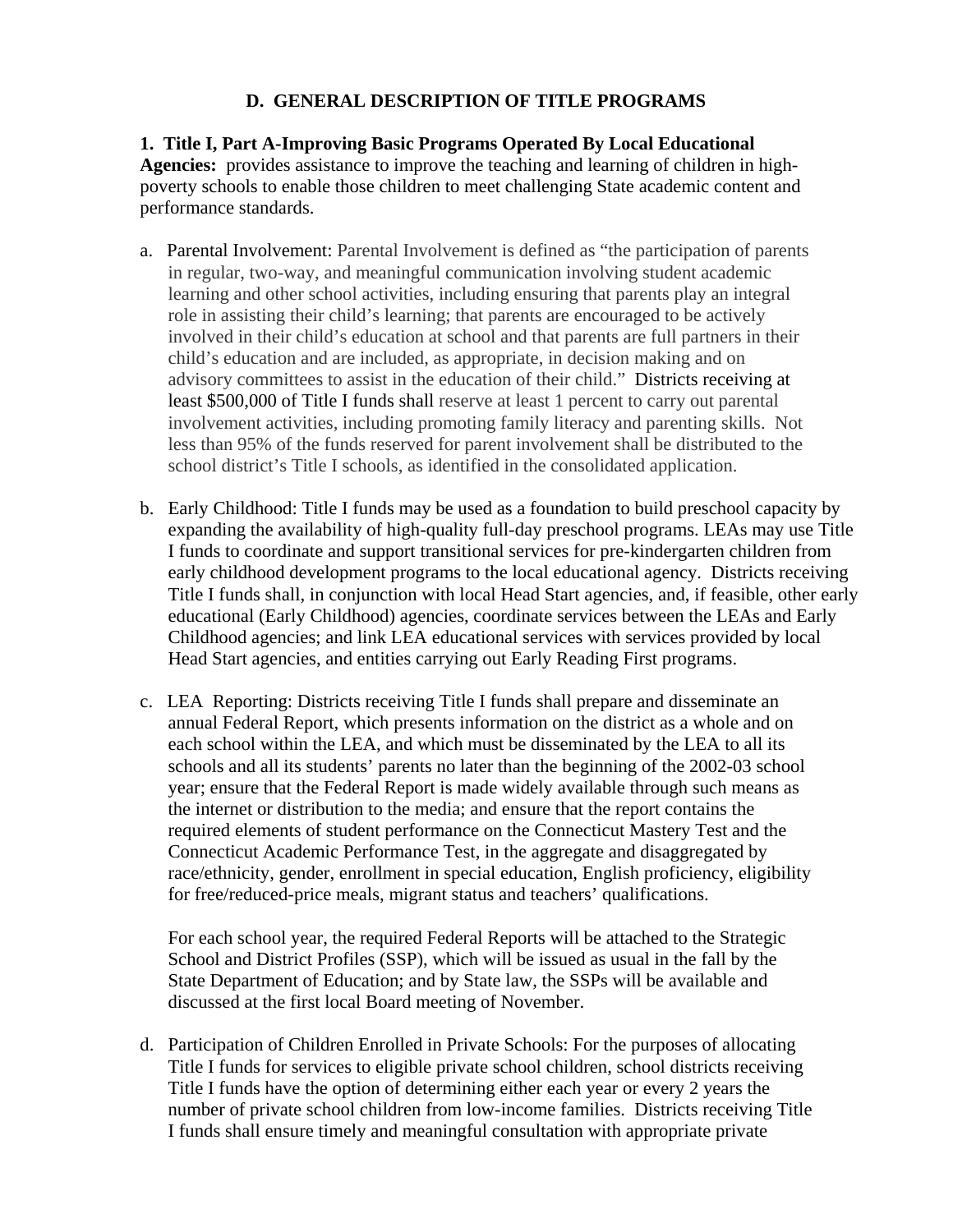school officials during the design and development of such district's Title I programs on issues such as: how the children's needs will be identified; what services will be offered; how, where, and by whom the services will be provided; how the services will be academically assessed and how the results of that assessment will be used to improve those services; the size and scope of the equitable services to be provided; the proportion of the LEA's funds allocated to private school students; the method or sources of poverty data that are used to derive the allocation for private school students; and how and when the LEA will make decisions about the delivery of services to eligible private school students, including a thorough consideration and analysis of the views of the private school officials on the provision of services through a contract with potential third-party providers; and how, if the district disagrees with the views of the private school officials on the provision of services through a contract, the school district will provide in writing to such private school officials an analysis of the reasons why the school district has chosen not to use a contractor.

Consultations shall include meetings of school district and private school officials and occur before the school district makes any decision that affects the opportunities of eligible private school children to participate in programs under Title I. Such meetings shall continue throughout implementation and assessment of services.

Districts shall retain in their records and provide to the State Department of Education, a written affirmation signed by officials of each participating private school that the consultation required has occurred. If such private school officials do not provide such affirmation within a reasonable period of time, districts shall forward the documentation that such consultation has taken place to the State Department of Education.

**2. Title II, Part A-Teacher and Principal Training and Recruiting Fund:** combines the Eisenhower Professional Development and the Class-Size Reduction programs into one program that focuses on preparing, training and recruiting high-quality teachers. It allows LEAs increased flexibility to allocate funds among professional development, class-size reduction, and other teacher quality activities, and eliminates the Eisenhower priority for professional development in mathematics and science. Districts may choose from among these new local activities, which include, among others: teacher and principal retention and retention initiatives; signing bonuses and other financial incentives; teacher and principal mentoring; reforming tenure system; merit pay; teacher testing; and pay differentiation initiatives. Districts are encouraged to allocate a portion of their new and increased Title II subgrant funds to cover expenses related to supporting beginning teachers in the BEST Program. Examples of allowable uses of these funds include (1) providing stipends and other financial incentives to mentor teachers or "master mentors;" (2) expanding the support of beginning teachers into their second or third year of teaching; (3) providing workshops of other professional development for beginning teachers and their mentors as well as principals around effective teaching practices and the portfolio process; and (4) providing release time for collaboration between beginning teachers and their mentors and/or content colleagues. If you spend any of these funds on professional development activities, you are required to include training on how to involve and work with parents in their child's education.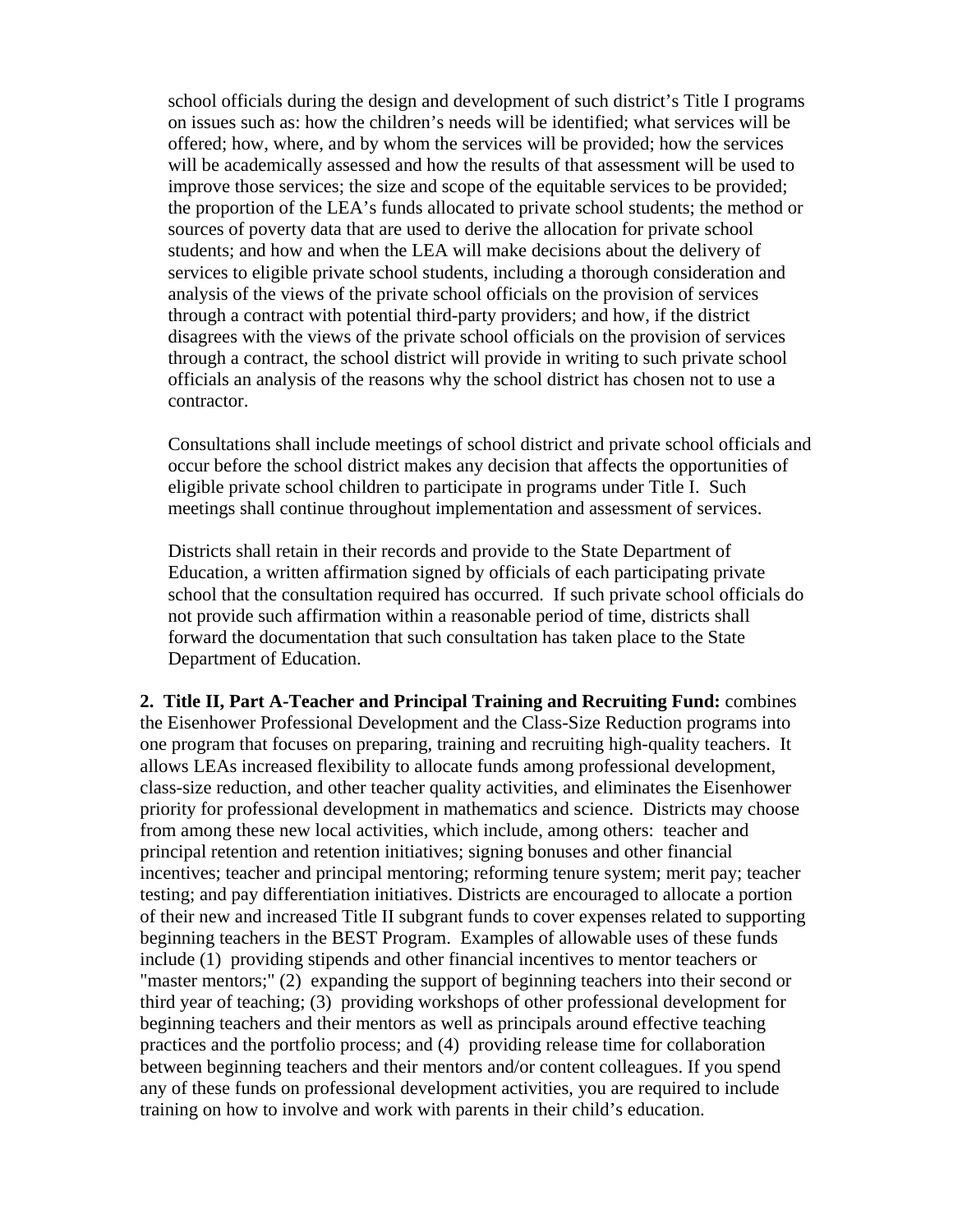#### **3. Title II, Part D, Subpart 1-Enhancing Education Through Technology:**

consolidates the current Technology Literacy Challenge Fund (TLCF) Program and the Technology Innovative Challenge Grant Program into a single State formula grant program. Fifty percent of the funds will be allocated to districts on a formula basis to districts receiving Title I funds. Fifty percent of the funds will be distributed on a competitive basis. The primary goal of the Ed Tech program is to improve student academic achievement through the use of technology in schools. It is also designed to assist every student in crossing the digital divide by ensuring that every student is technologically literate by the end of eighth grade, and to encourage the effective integration of technology with teacher training and curriculum development to establish successful research-based instructional methods. Districts are to ensure that education technology will be used to connect schools and families.

**4. Title IV, Part A, Subpart 3 – Gun-Free Requirements:** The law now clarifies that students must be expelled for possessing a gun in school, even if they didn't bring it to school, as well as for bringing it to school. Districts are still able to modify student expulsions on a case-by-case basis, but the modification must now be in writing. Exceptions to the expulsion requirement are now expressly allowed in two cases: firearms that are lawfully stored inside a locked vehicle on school property, and firearms that are brought to school or possessed in school for activities approved and authorized by the district, if the district adopts appropriate safeguards to ensure student safety. The Department must collect from districts information on any expulsions that are made under the law, and must report that information to the U.S. Department of Education annually, including the name of the school concerned, the number of students expelled from each school, and the type of firearms involved.

**5. Title V, Part A-Innovative Programs:** retains, with a few changes, the previous Title VI, Innovative Education Program Strategies that provides flexible funds to LEAs for innovative educational programs.New allowable activities include, among others: professional development and class-size reduction activities; charter schools; community service programs; consumer, economic, and personal finance education; public school choice; programs to hire and support school nurses; school-based mental health services; alternative education programs; pre-kindergarten programs; academic intervention programs; programs for CPR training in schools; smaller learning communities programs; activities to advance student achievement; programs and activities that use best practice models; same-gender schools and classrooms; service-learning activities; school safety programs; programs that use research-based cognitive and perceptual development approaches and rely on a "diagnostic-prescriptive model" to improve students' learning; magnet schools; dropout prevention; gifted and talented education; and parental and community involvement.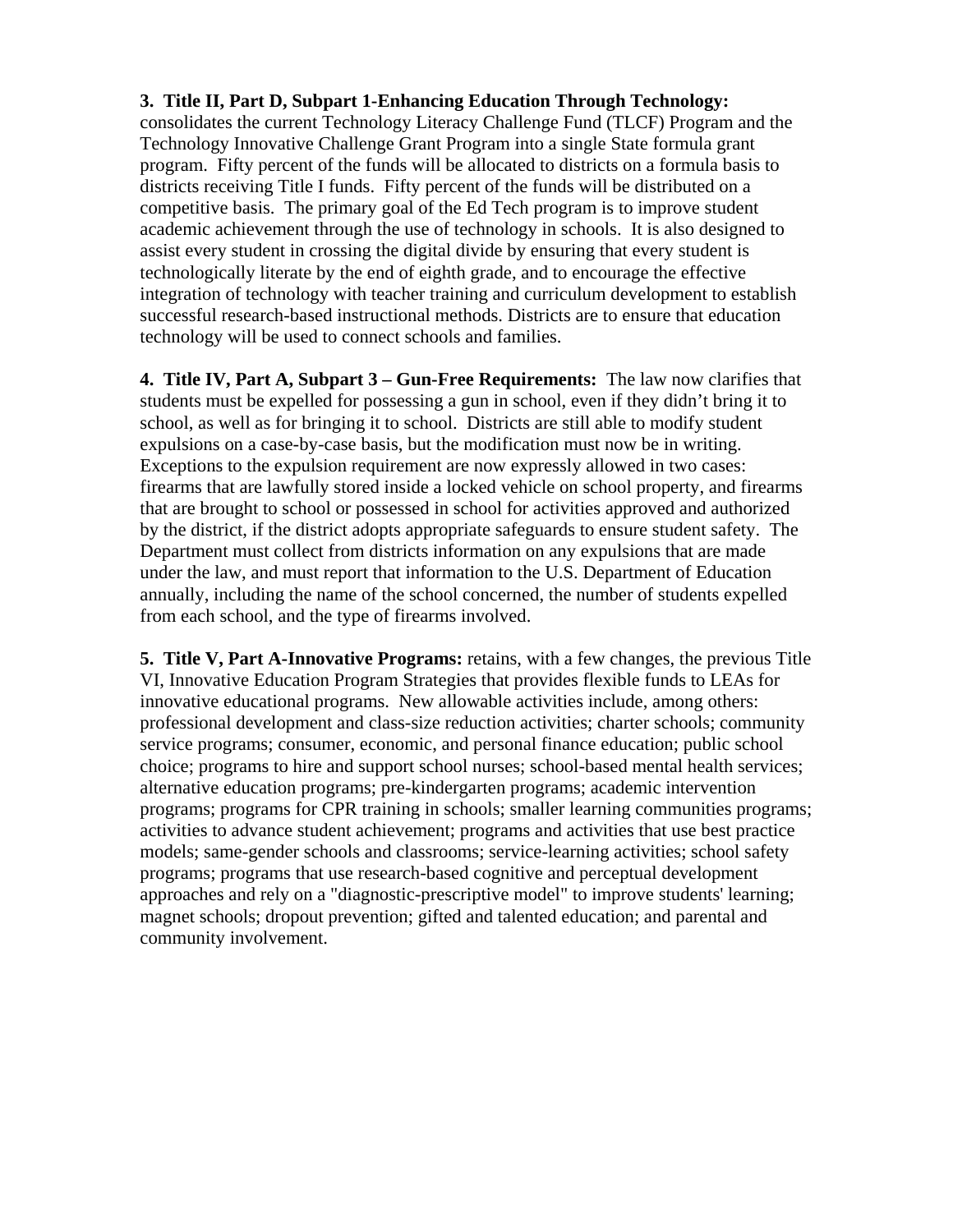## **E. LINGUISTIC ASSESSMENT OF LIMITED ENGLISH PROFICIENT (LEP) STUDENTS**

Title III is a new entitlement program and all school districts receiving these funds must achieve the goals by implementing programs that conduct activities in the following five areas:

- English language development;
- content area instruction;
- **•** professional development for all administrative and teaching staff serving LEP students;
- **Permital notification and involvement (see paragraph below); and**
- student assessment and program evaluation (see Sections 3121-Evaluations, and Section 3122-Achievement Objectives and Accountability).

All school districts conducting educational programs for LEP students with Title III funds must ensure that the students attain English proficiency, achieve to high levels in core academic areas, and attain the same content and academic achievement standards as all children.

#### **1. Assessment**

- a. All districts providing services to LEP students shall annually assess the English proficiency of those in grades K-12 in speaking, reading, writing and listening and comprehending, beginning in the 2002-2003 school year;
- b. In 2000, the SDE adopted the Language Assessment Scales (LAS) in Oral, Reading and Writing, which has been used by school districts providing bilingual education in fulfillment of Section 10-17f (c) of the Connecticut General Statutes. Since all districts will now have to annually assess their K-12 LEP students, all districts will use the same linguistic assessment with LEP students. The annual linguistic assessment must take place during a three-week period in April or May of each year. The Department has provided information on ordering the appropriate tests from the vendor, CTB McGraw-Hill. The vendor will also offer a series of workshops in March 2003, on the administration and scoring of these tests. The Department will collect the students' test results through an LEP data collection in June of the 2002- 2003 school year, and annually thereafter, through the Public School Information System. Since the ESEA requires the linguistic assessment to include oral, reading and writing in all grades, from kindergarten to 12, each year, this will change the current requirements of linguistic assessment for districts with bilingual programs. (Currently, the LAS, Oral, is used in grades kindergarten, 1 and 2, and the LAS, Reading and Writing, is used in grades 3 through 12).

## **2. Notification of Parents**

- a. All school districts awarded Title III grants will inform the parent(s) of Limited English Proficient (LEP) students who are provided language instruction using Title I and/or Title III funds, not later than 30 days after the beginning of school, of the following:
	- **reason for identification as LEP and need for a language program;**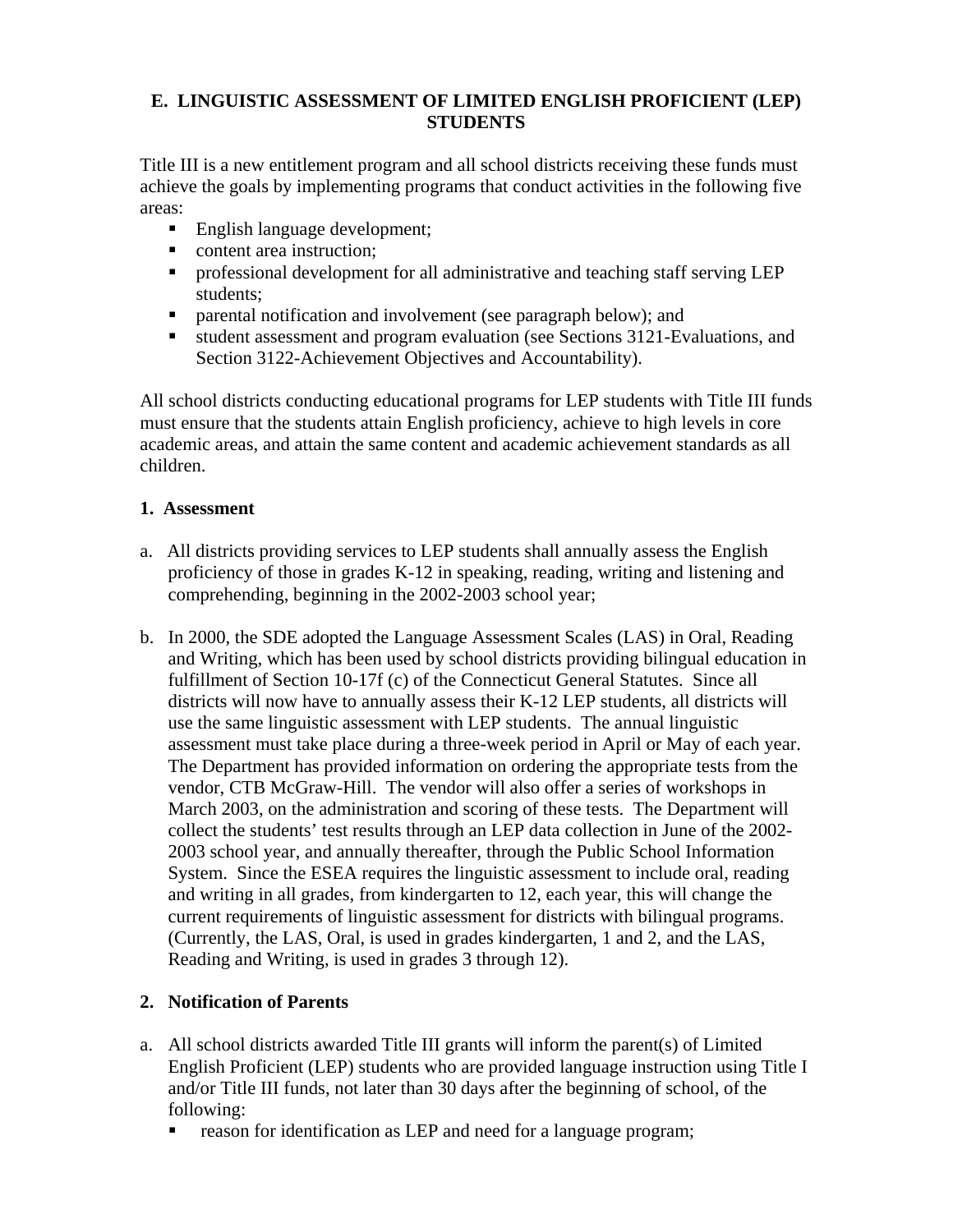- level of English proficiency, how this was assessed and the status of the student's academic achievement;
- methods of instruction to be used in the program and in other available programs;
- the differences among programs including the use of English and native language instruction;
- how the program will meet their child's educational strengths and needs;
- how the program will specifically help their child learn English and meet age appropriate academic achievement standards and eventually meet graduation requirements;
- exit requirements and the expected rate of transition from the program into mainstream classes, the expected rate of graduation from secondary school for students in such a program, if Title III funds are used for LEP students in secondary schools;
- how, for a student with a disability, the program meets the objectives of the IEP; and
- written guidance detailing parents' rights to have their child immediately removed from the program, the options that parents have for declining enrollment of their child in the program and for choosing another program of instruction and written guidance for assisting parents in selecting other available programs.
- b. Each school district using Title III funds to provide a program and that has failed to make progress on the annual measurable achievement objectives (described in Section 3122) shall separately inform a parent or the parents of a student identified for participation in such a program, or participating in such a program, of such a failure not later than 30 days after such failure has occurred. All information to parents shall be provided in an understandable and uniform format and, to the extent possible, in a language that the parent can understand.
- c. Each school district operating programs with Title III funds shall implement an effective means of outreach to parents of LEP students regarding parental involvement in the education of their child, including how parents may be active participants in assisting their child in learning English, in achieving to high standards in core academic subjects and in meeting the same challenging State academic and content standards required of all students. This outreach shall include holding, and sending notice of opportunities for, regular meetings held to formulate and respond to recommendations from parents regarding their participation.

## **3. Reporting**

- a. The results of the assessment of English proficiency must be reported annually to the SDE.
- b. All districts awarded Title III grants must report to the SDE on the scientific research base related to the education of LEP students that underlies their Title III program and professional development activities.